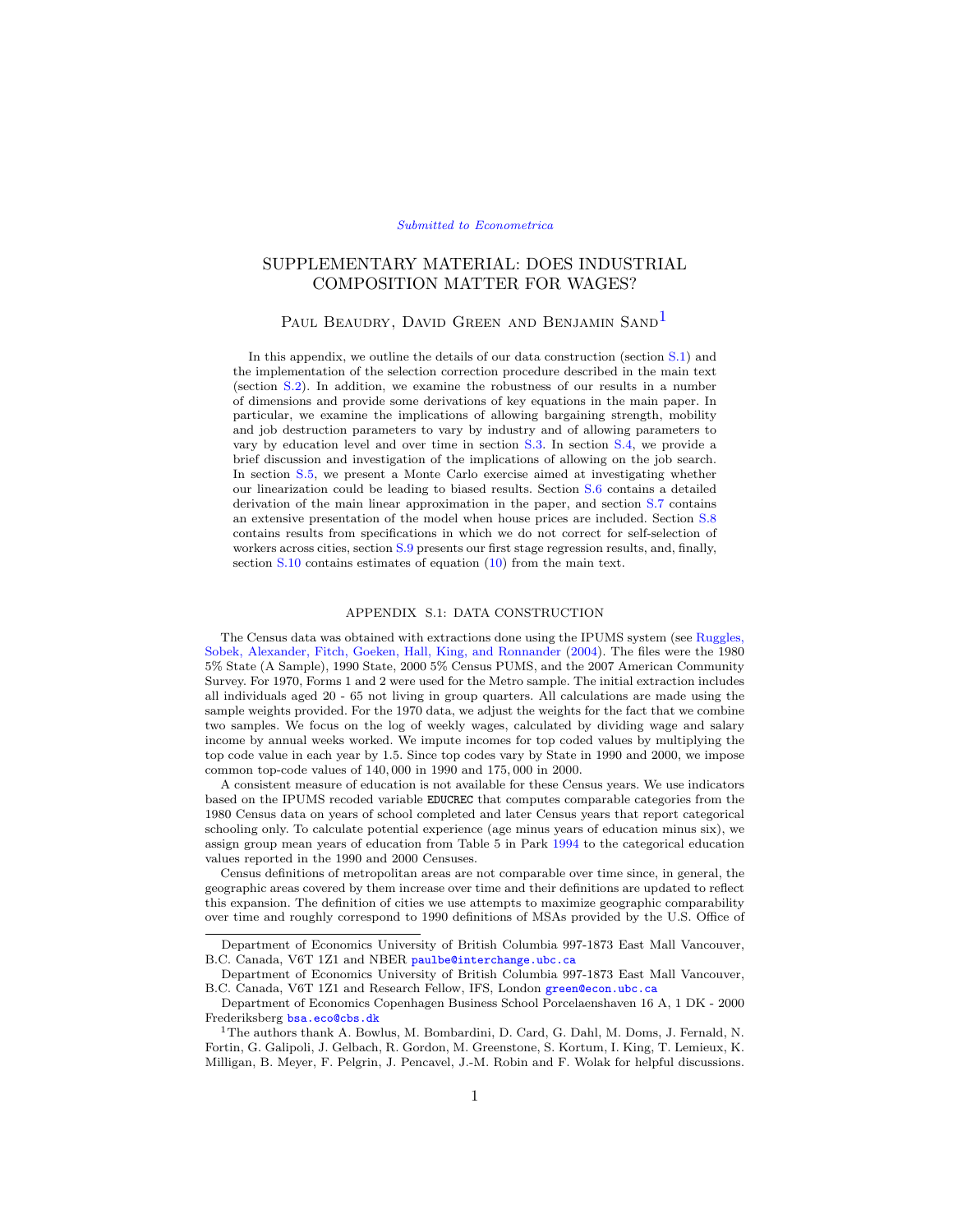Management and Budget.<sup>[1](#page-1-0)</sup> To create geographically consistent MSAs, we follow a procedure based largely on [Deaton and Lubotsky](#page-15-2) [\(2001\)](#page-15-2) which uses the geographical equivalency files for each year to assign individuals to MSAs or PMSAs based on FIPs state and PUMA codes (in the case of 1990 and 2000) and county group codes (for 1970 and 1980). Each MSA label we use is essentially defined by the PUMAs it spans in 1990. Once we have this information, the equivalency files dictate what counties to include in each city for the other years. Since the 1970 county group definitions are much courser than those in later years, the number of consistent cities we can create is dictated by the 1970 data. This process results in our having 152 MSAs that are consistent across all our sample years. Code for this exercise was generously provided by Ethan G. Lewis. Our definitions differ slightly from those in [Deaton and Lubotsky](#page-15-2) [\(2001\)](#page-15-2) in order to improve the 1970-1980-1990-2000 match.

We use an industry coding that is consistent across Censuses and is based on the IPUMS recoded variable IND1950, which recodes census industry codes to the 1950 definitions. This generates  $144$  consistent industries.<sup>[2](#page-1-1)</sup> We have also replicated our results using data only for the period 1980 to 2000, where we can use 1980 industry definitions to generate a larger number of consistent industry categories.[3](#page-1-2) We are also able to define more (231) consistent cities for that period.

Our measure of housing prices follows [Moretti](#page-15-3) [\(2010\)](#page-15-3). In particular, we use the IPUMs variable "gross monthly rent" called RENTGRS. This measure includes the contract rent plus utility costs, and IPUMs suggests that it is more comparable across individuals than "contract monthly rent". However, we find very similar results using either measure. As in [Moretti](#page-15-3) [\(2010\)](#page-15-3), we limit the sample to rental units with 2 or 3 bedrooms, and we correct for top coding by multiplying top-coded values by 1.3.

#### S.1.1. Enclave Instrument

The construction of the enclave instrument is similar to that of Doms and Lewis (2006) and uses their origin country groupings. The country of origin groups are (1) Mexico, (2) Central America, (3) South America, (4) Central Europe and Russia, (4) Caribbean, (5) China, (6) South East Asia, (7) India, (8) Canada, U.K., and Australia, (10) Africa, (11) Korea and Japan, (12) Pacific Islands, (13) Israel and NW Europe, (14) Middle East, (15) Central Asia, (16) Cuba, and (17) Souther Europe and can be identified from the IPUMS variable bpl "Birthplace [general version]" . To identify the inflows of immigrants, we use the IPUMS variable yrimmig "Year of immigration". We predict the inflow of immigrants from sending country h to city c in year t by  $\hat{H}_{ct} = \sum_h \lambda_{ch} \cdot H_{th}$  where  $\lambda_{ch}$  denotes the historical settlement of immigrants from  $h$  to  $c$  (we use the 1970 distribution of immigrants to estimate this), and  $H_{th}$  is the national inflow of immigrants from sending country h over the decade ending at t. We then form  $IV5$  by

$$
IV5 = \frac{\hat{H}_{ct} - P_{ct-1}}{P_{ct-1}},
$$

where  $P_{ct-1}$  denotes the population of city c at time  $t-1$ .

<span id="page-1-1"></span><span id="page-1-0"></span><sup>1</sup>See http://www.census.gov/population/estimates/pastmetro.html for details.

 $2$ See http://usa.ipums.org/usa-action/variableDescription.do?mnemonic=IND1950 for details.

<span id="page-1-2"></span><sup>3</sup> The program used to convert 1990 codes to 1980 comparable codes is available at http://www.trinity.edu/bhirsch/unionstats. That site is maintained by Barry Hirsch, Trinity University and David Macpherson, Florida State University. Code to convert 2000 industry codes into 1990 codes was provided by Chris Wheeler and can be found at http://research.stlouisfed.org/publications/review/past/2006. See also a complete table of 2000-1990 industry crosswalks at http://www.census.gov/hhes/www/ioindex/indcswk2k.pdf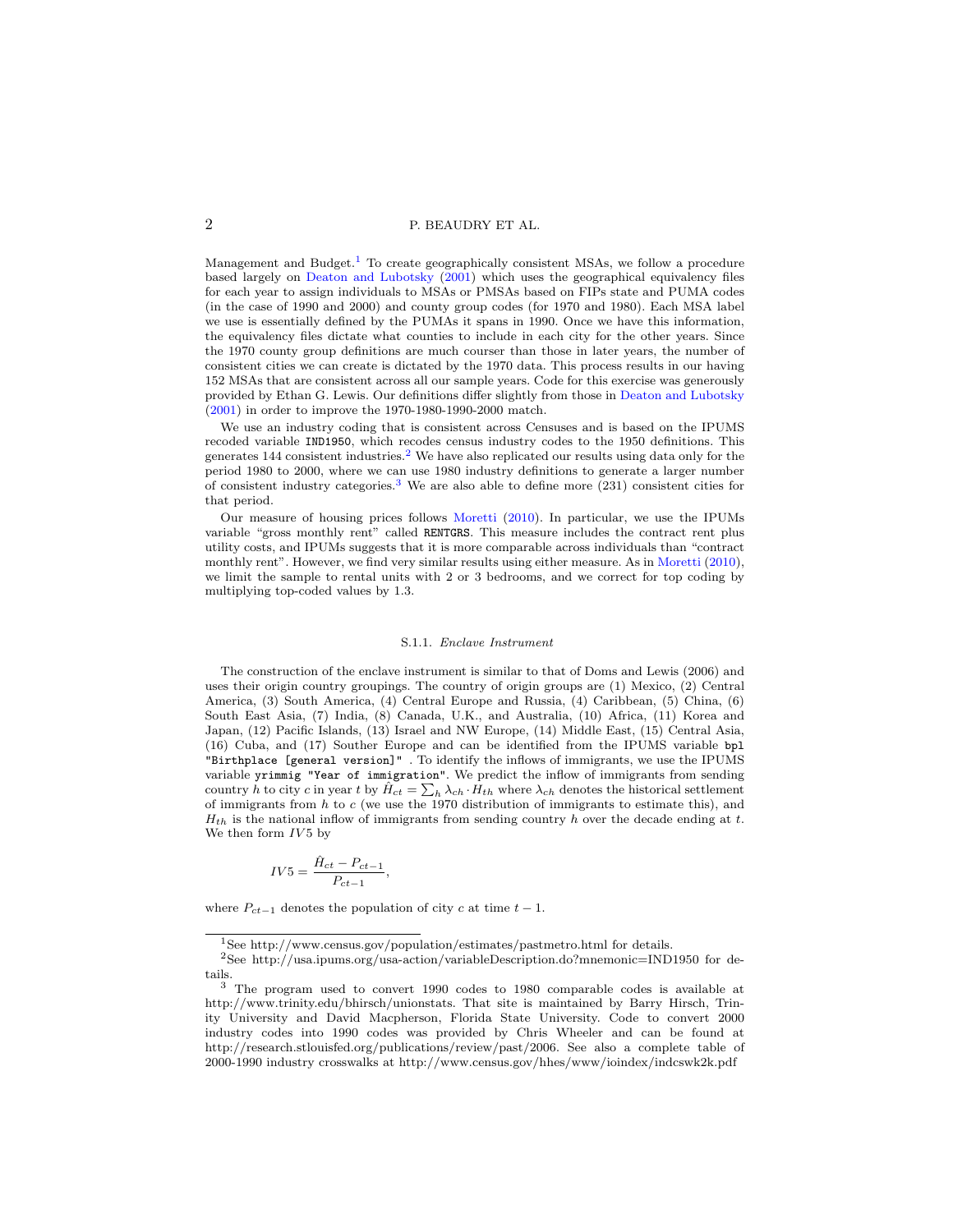### S.1.2. Climate Instrument

The city-level climate variables were extracted from "Sperling's Best Places to Live" (http://www.bestplaces.net/docs/DataSource.aspx). Their data is compiled from the National Oceanic and Atmospheric Administration. The variables we use in this paper are the average daily high temperatures for July and January in degrees Fahrenheit, Annual inches of Rainfall, and the number of sunny days. We have also compiled climate data from an alternative source to use as a robustness check. These data come from "CityRating.com's" historical weather data, and include variables on average annual temperature, number of extreme temperature days per year, humidity, and annual precipitation. Data from this source could only be collected for 106 cities, and, therefore, not included in this analysis.

### S.1.3. I-O Linkages Data

We use the I-O table "The Use of Commodities by Industries before Redefinition" for detailed industries in the 1997 benchmark year to create the distance measure  $d_{ij}$ . Creating this measure required several steps. First, we had to convert NIAC 1997 codes into SIC industrial classification using the concordances provided by http://www.macalester.edu/research/economics/ page/haveman/trade.resources/tradeconcordances.html# FromNAICS. We then convert the SIC codes to Census 1980 industrial codes using concordances available from the same webpage. The 1980 Census codes are then aggregated into our industrial classification described above. Once this is done, we sum the value of inputs used by industry i and create  $d_{ij}$  as value of industry  $j$ 's inputs used as a fraction of all input used by  $i$ .

## S.1.4. Net Export Data

We obtain data on net exports from:

http : //www.som.yale.edu/faculty/pks4/sub international.htm

and use data file  $xm\_sic87\_72\_105\_20100504.dat$  from that page. These data are described by Peter K. Schott in

http : //www.som.yale.edu/faculty/pks4/files/research/data/sic\_naics\_trade20100504.pdf. We convert the industry codes in SIC format to Census 1980 format using the concordances described above. These are again aggregated into our industrial classification. We use the variables cif and x to create our net export variable.

## APPENDIX S.2: IMPLEMENTING THE SELECTION ESTIMATOR

<span id="page-2-0"></span>As described in the paper, our main approach to addressing the issue of selection on unobservables of workers across cities follows [Dahl](#page-15-4) [\(2002\)](#page-15-4). To understand the nature of Dahl's approach, consider a model in which each worker has a (latent) wage value that he would earn if he lived in each possible city and chooses to live in the city in which his wage net of moving costs is highest. If we explicitly introduce individual heterogeneity, this implies that we should write the regression corresponding to observed wages as

<span id="page-2-1"></span>(S1) 
$$
E(\log w_{kict}|d_{kct} = 1) = \alpha_{0t} + \beta_{1t}x_{kct} + \alpha_1 ER_{ct}
$$

$$
+ \alpha_2 R_{ct} + \nu_i + \nu_c + E(e_{kct}|d_{kct} = 1),
$$

where k indexes individuals and  $d_{kct}$  is a dummy variable equaling one if worker k is observed in city  $c$  at time  $t$ . The last, error mean, term is non-zero if worker city selection is not independent of the unobserved component of wages. If one were to estimate equation [\(16\)](#page-0-2) not taking account of this error mean term then the estimated regression coefficients will suffer from well-known consistency problems.

Dahl argues that the error mean term in equation  $(S1)$  for person j can be expressed as a function of the full set of probabilities that a person born in j's state of birth would choose to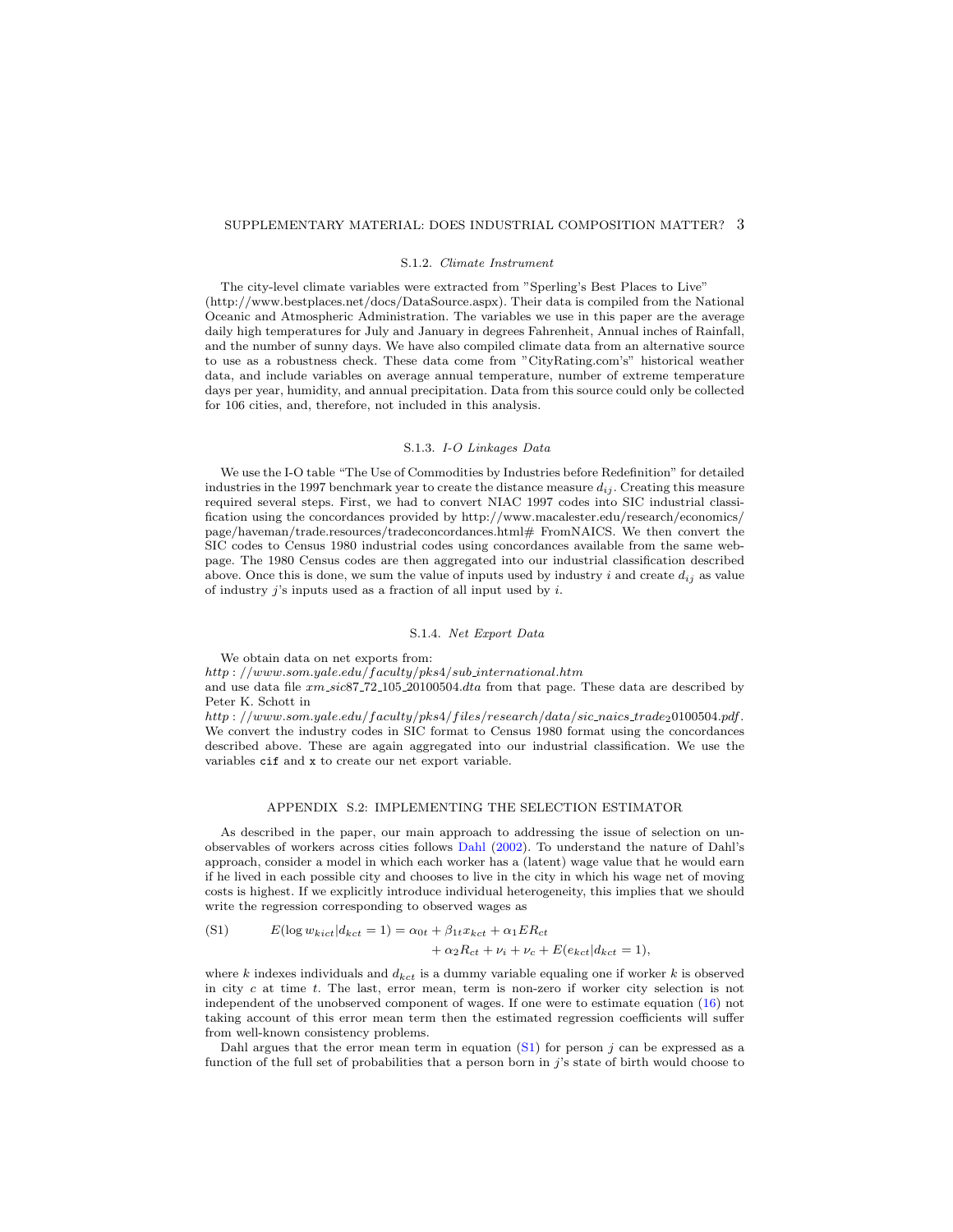live in each possible city in the Census year. Further, he presents a sufficiency assumption under which the error mean term is a function only of the probability of the choice actually made by j. That sufficiency condition essentially says that two people with the same probability of choosing to live in a given city have the same error mean term in their regression: knowing the differences in their probabilities of choosing other options is not relevant for the size of the selection effect in the process determining the wage where they actually live. Dahl, in fact, presents evidence that this assumption is overly restrictive and settles on a specification in which the error mean term is written as a function of the probability of making the migration choice actually observed and the probability that the person stayed in their birth state.

Implementing Dahl's selection correction approach requires two further decisions: how to estimate the relevant migration probabilities and what function of those probabilities to use as the error mean term. For the first, Dahl proposes a non-parametric estimator in which he divides individuals up into cells defined by discrete categories for education, age, gender, race and family status. He then uses the proportion of people within the cell that is relevant for person  $j$  who actually made the move from  $j$ 's birth state to his destination and the proportion who stayed in his birth state as the estimates of the two relevant probabilities. This is a flexible estimator which does not impose any assumptions about the distribution of the errors in the processes determining the migration choice. For the second decision, Dahl uses a series estimator to provide a non- parametric estimate of the error mean term as a function of these probabilities.

We essentially implement Dahl's approach in the same manner apart from several small changes. First, we are examining the set of people who live in cities in the various Census years but we only know the state, not the city of birth. We form probabilities of choosing each city for people from each state of birth. People who live in a city in their state of birth are classified as "stayers" and those observed in a city not in their state of birth are classified as "mover". We estimate the error mean term as a function of the probability that a person born in  $j$ 's state of birth moved to j's city of residence and the probability that a person born in j's state of birth still resided in that same state. Stayers have an error mean term which is a function only of the probability that the person stayed in their state of birth (since the probability of their actual choice and the probability of staying are one and the same).

As in [Dahl](#page-15-4) [\(2002\)](#page-15-4), we estimate the relevant probabilities using the proportion of people within cells defined by observable characteristics who made the same move or who stayed in their birth state. Similar to [Dahl](#page-15-4) [\(2002\)](#page-15-4), we define the cells using 4 education categories, 8 age categories, gender and a black race dummy. For stayers, we also use extra dimensions based on family status.<sup>[5](#page-3-1)</sup> This is possible because of the larger number of stayers than movers. The full interaction of these various characteristics defines 80 possible person types for the movers and 240 for stayers. For the movers in a particular city (i.e., for the set of people born outside the city in which that city is situated), the probabilities will also differ based on where the person was born. Thus, identification of the error mean term comes from the assumption that where a person was born does not affect the determination of their wage, apart from through the error mean term. Intuitively, a person born in Pennsylvania has a lower probability of being observed in Seattle than a person born in Oregon. If both are observed living in Seattle then we are assuming that the person from Pennsylvania must have a larger Seattle specific "ability" (a stronger earnings related reason for being there) and this is what is being captured by the sample correction. Identification in this approach is based on the exclusion of state of birth by current city of residence interactions from the wage regression. That is, we assume that being born in a state close to your city of residence (or, more generally, a state with a high associated probability of moving to that city) does not directly determine the wage a worker receives.[6](#page-3-2) For stayers, we do not have this form of variation and, hence, identification arises

<span id="page-3-0"></span><sup>4</sup>For cities that span more than one state, we call a person who is observed in a city that is at least partly in their birth state a stayer.

<span id="page-3-1"></span><sup>5</sup>Specifically, we use single, married without children, and married with at least one child under age 5.

<span id="page-3-2"></span> $6$ Note that this is different from assuming that state of birth does not affect current wages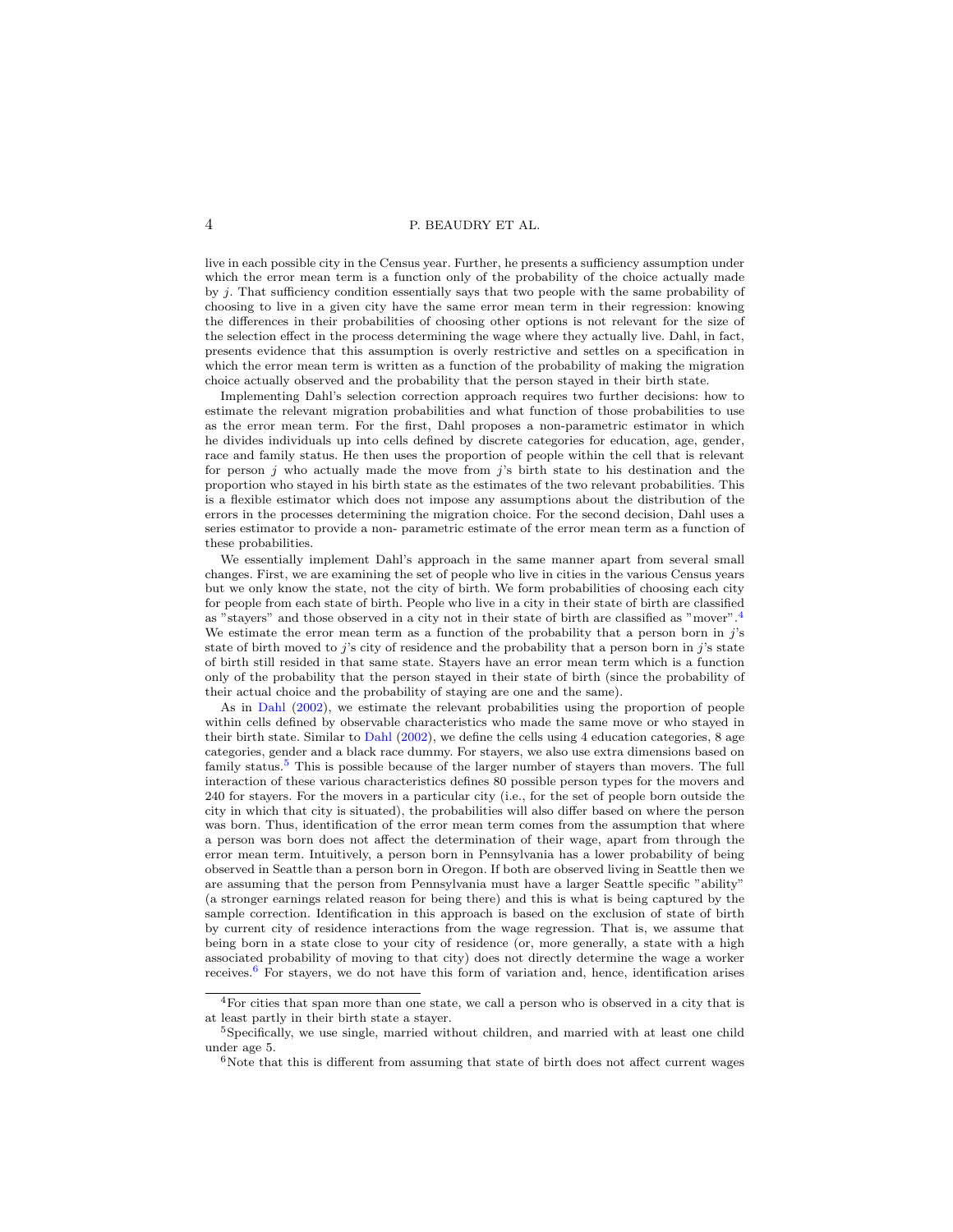from the restriction that family status affects the decision to stay in one's state of birth but not (directly) the wage.

Our main difference relative to [Dahl](#page-15-4) [\(2002\)](#page-15-4) is that while he drops immigrants, we keep them in our sample. We essentially treat them as if they are born in a different state from the city of residence except that we do not include a probability of their remaining in their place of birth. We divide the rest of the world into 11 regions (or "states" of birth). As with other movers, we divide them into cells based on the same education, age, gender and race variables and assign them a probability of choosing their city of residence. Contrary to other movers, however, we do not assign them the probability that immigrants from their region of birth are observed in their own city in the current Census year. Instead, we assign them the probability that a person with their same education was observed in their city in the previous Census. This follows the type of ethnic enclave assumption used in several recent papers on immigration, i.e., essentially using variation based on the observation that immigrants from a particular region tend to migrate to cities where there are already communities of people with their background.

Having obtained the estimated probabilities of following observed migration paths and of staying in state of birth, we need to introduce flexible functions of them into our regressions. We introduce these functions in our first estimation stage. The specific functions we use are quadratics in the estimated probabilities. For movers born in the U.S., we introduce a quadratic in the probability of moving to the actual city from the state of birth and a quadratic in the probability of remaining in the state of birth. For stayers, we introduce a quadratic in the probability of remaining in the state in general. For immigrants, we introduce a quadratic in the probability that people from the same region and with the same education chose the observed city. This represents a restriction on [Dahl](#page-15-4) [\(2002\)](#page-15-4), who allowed for separate functions for each destination state. We, instead, assume the parameters in the functions representing the error mean term are the same across all cities. Thus, we estimate individual level regressions of log wages on the same complete set of education and experience variables, indicators for race, immigrant status, and gender, as well as a full set of city-by-industry dummies but now also add our proxies for the error mean term. We again retain the coefficients on the city-industry dummy variables and then proceed with the second stage regressions as before. The coefficients on the error mean proxy variables are jointly highly significant in the first stage regressions, implying that there are significant sample selection issues being addressed with this estimator.

Finally, in order to provide perspective on the effects of the selection correction, we replicate Table [I](#page-17-0) from the paper but without the selection corrections. This table is available from our online Web-Appendix. A comparison of the two tables makes it evident that the selection corrections change our estimates to only a minor degree. For example, the coefficient on  $\Delta R_{ct}$ is 2.45 when estimated by OLS and 2.85 when use use instrument set  $IV1, IV2$  and  $IV3$ , compared to 2.47 and 2.91, respectively, in Table [I.](#page-17-0)

### APPENDIX S.3: RELAXING HOMOGENEITY ASSUMPTIONS

<span id="page-4-0"></span>The model presented in the paper assumes a large degree of between-industry homogeneity, which allows for a cleaner presentation. In this section, we examine robustness to relaxing some of these assumptions.

#### S.3.1. Allowing  $\mu$  or  $\kappa$  to vary by Industry

The model presented in the paper assumes that industry retention, parameterized by  $\mu$ , and worker bargaining power, parameterized by  $\kappa$ , are the same across all industries. These are obviously simplifying assumptions that we wish to relax here. As can be verified, allowing either of these parameters to vary by industry will cause the coefficients in estimating equation

since, even if we include a set of state of birth dummy variables in our first stage estimation, our approach remains identified off interactions between city-of-employment and state-of-birth.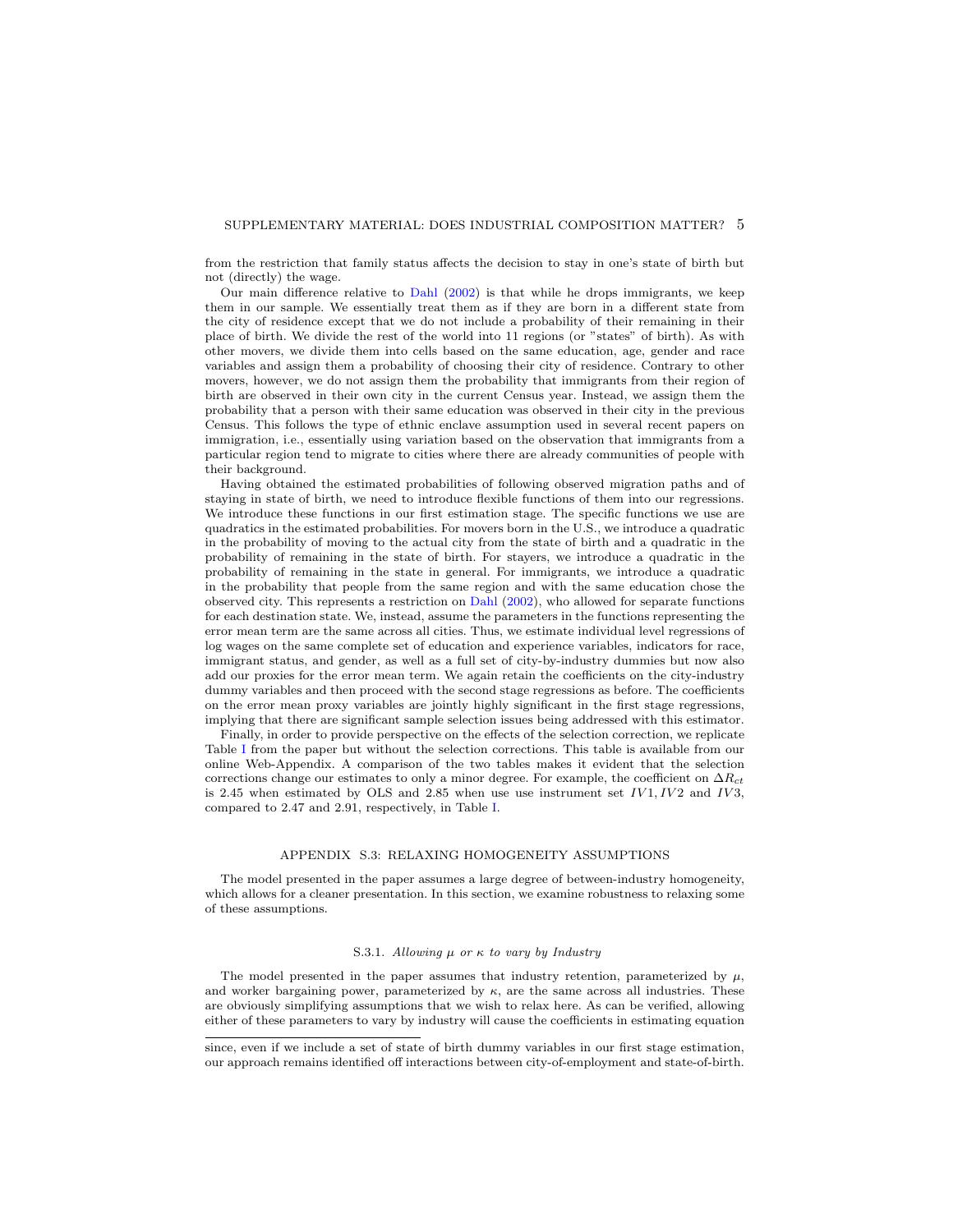(25) to also vary by industry. Accordingly, Figure [1](#page-15-5) displays the coefficient on  $R_{ct}$  estimated by running equation (25) separately by industry. This gives 143 estimates of  $\alpha_{2i}$ , where the i subscript now denotes the fact that  $\alpha_2$  varies by industry.

As can be seen from the figure, the estimates of  $\alpha_{2i}$  are concentrated around our estimate of  $\alpha_2$  reported in the paper.  $\alpha_{2i}$  has a median of 2.50 and an interquartile range from 2.97 to 1.92. Letting  $\eta_i$  represent the industry share at the national level, from years 1970 to 2007, we calculate the average by  $\sum_i \eta_i \cdot \alpha_{2i} = 2.48$ . This is quite close to the estimate obtained in the paper with the homogeneity assumptions imposed. Finally, Figure [2](#page-16-0) shows industry-level IV results using instrument set IV1-IV2-IV3, which have a mean of 2.97.

An alternative to allowing coefficients to vary by a 3-digit industrial classification is to aggregate industries and allow the coefficients to vary only between the aggregated groups. This relaxes some of the homogeneity assumptions while still allowing for a relatively concise presentation of the results. Table [I](#page-17-0) reports results from estimates of equation (25) by 16 industry aggregates. Column 1 reports OLS estimates and columns 2-4 report IV estimates using instrument sets IV1-IV3, IV2-IV3, and IV1-IV2-IV3, respectively. As can be seen from columns 1-4, estimates of  $\alpha_{2i}$  are economically and statistically significant for nearly all industrial groups. In the last column of the table we report average aggregated industry employment shares and we use these to calculate the average  $\sum_{i=1}^{16} \eta_i \cdot \alpha_{2i}$  over the 16 aggregate industry groups. As can be seen from these rows, these averages are quite close to those reported in Table 1 of the paper with the homogeneity assumptions imposed.

### S.3.2. Allowing  $\delta$  to vary by Industry

The model presented in the paper assumes that the rate of job destruction, parameterized by  $\delta$ , is the same across industries. When this assumption holds, the shares of vacant jobs across industries will be proportional to the share of employment across industries. When this assumption does not hold, workers are more likely to meet industries with higher job destruction rates (i.e., greater turnover).

Denote  $\delta_i$  as the job destruction rate for industry i. When the model is modified in this way, it can be shown that the relevant outside options for workers, captured by our rent variable,  $R_{ct}$ , have to recalculated to account for the fact that workers will now meet industries at different rates compared to the case where  $\delta_i$  does not vary by industry. This new rent variable becomes  $\tilde{R}_{ct} = \frac{\sum_i \eta_{ict} \cdot \delta_i \cdot \nu_{it}}{\sum_i \eta_{ict} \cdot \delta_i}$ , and is derived using the same steps used to derive our estimating equation in the paper.

In order to explore the relevance to this extension, we require estimates of the job destruction rate by industry,  $\delta_i$ . To obtain these, we use data from the Current Population Survey's February 1998 Job Tenure supplement. We calculate  $\delta_i = \frac{1}{T_i}$ , where  $T_i$  is the average tenure in industry  $i^{\mathsf{T}}$ . Due to sample size considerations, we use 16 aggregated industry groups and calculate  $\tilde{R_{ct}}$  as described above.

Since differences in  $\delta_i$  across industries implies that the coefficients in (25) will again depend on industry, Table [II](#page-18-0) displays results from estimates of equation (25) using the new measure  $R_{ct}$  for the 16 aggregated industry groups. Similar to tables reported in the paper, Table [II](#page-18-0) column 1 shows OLS estimates, while columns 2-4 use the IV sets IV1-IV3, IV2-IV3, IV1-IV2- IV3. Column 5 shows the estimated  $\delta_i$  from the CPS data. Finally, the last column shows the share of employment in the aggregate industry group at the national level. As can be seen in columns 1-4 of this table, estimates of the effect of  $\tilde{R}_{ct}$  on within-industry wage changes remain important and are similar to those reported in our basic specification and to those reported in Table [I](#page-17-0) of this appendix. In the bottom rows of the table, we report average estimates of  $\alpha_{2i}$ using the shares reported in column 6 of the table, which are again similar in magnitude to  $\alpha_2$ reported in Table 1 of the main paper.

<span id="page-5-0"></span><sup>7</sup>We use the BLS recode variable prst1tn, which identifies "tenure with current employer".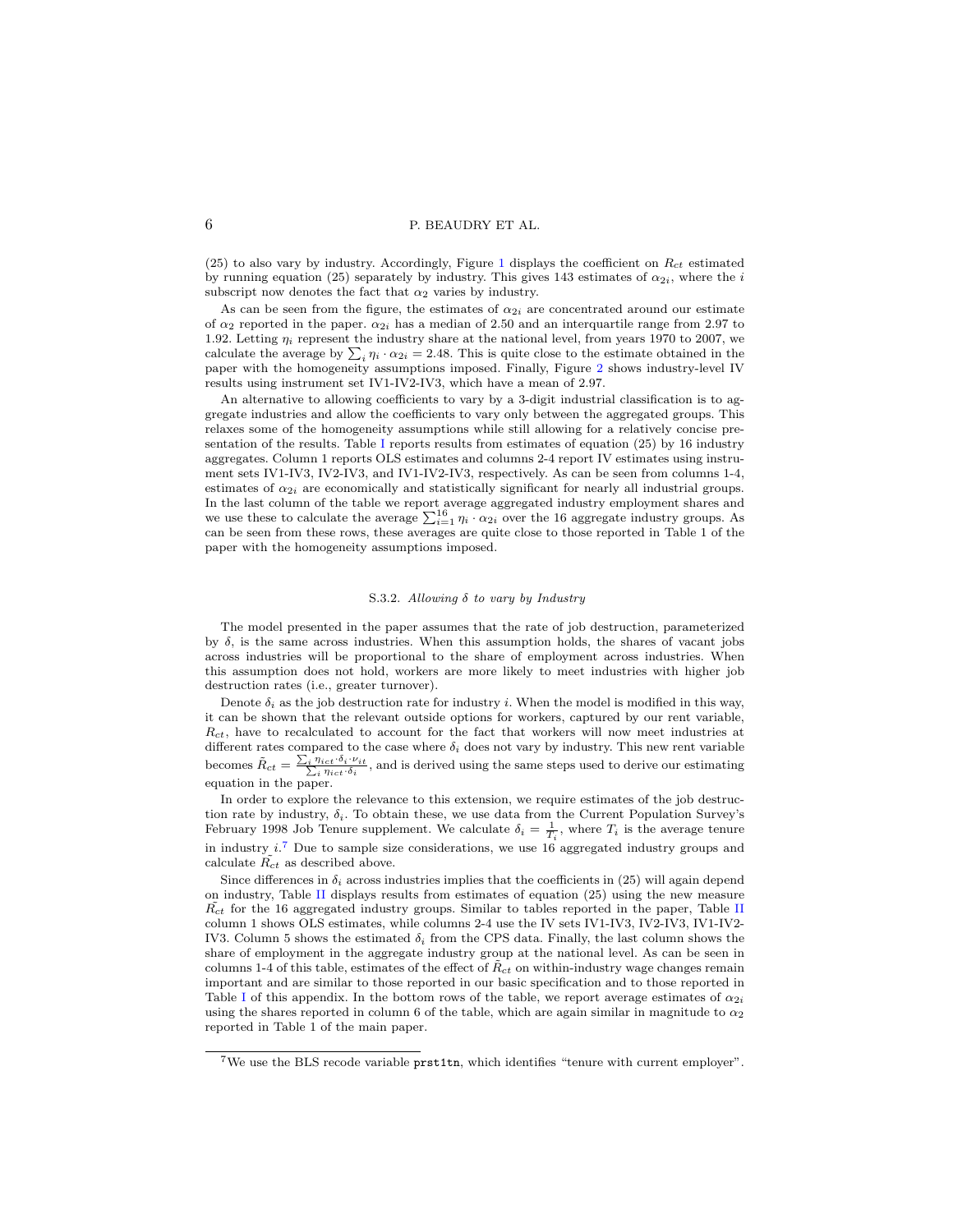### S.3.3. Allowing the Returns to Education to vary by Industry

In our first-stage regression to purge industry-city wages of individual characteristics, such as education and potential experience, we do not allow the returns to these attributes to vary across industries. If the the return to education varies across industries it will bias our estimates of city-industry wages and this may ultimately bias our results.

We address this issue in two ways. First, toward the end of the paper in Table 6, we report our estimate of our main equation separately by experience/education groups. In doing so, we estimate our first-stage equation separately by each group and, accordingly, the returns to various observable characteristics are allowed to vary by experience/education groups. These first-stage regressions include a full set of city-industry dummies, effectively allow the return to education to vary across industry.

Second, as an additional robustness check, we re-estimate our baseline empirical model on the pooled data but allow the return to education to vary across 16 aggregated industry groups. The results from this exercise are reported in Table [III,](#page-19-0) which replicates Table 1 from the paper. As can be seen, the results are very similar whether or not this restriction is imposed.

#### S.3.4. Allowing Parameters to vary Over Time

In the paper, we make the simplifying assumption that the parameters do not vary over time. Allowing, for example, workers' bargaining power given by  $\kappa$  to vary by year will imply that the estimated coefficients  $\alpha_2$  and  $\alpha_3$  in estimating equation (25) will also vary by year. In order to evaluate the importance of this restriction, we re-estimate our basic equation (25) for different time periods. The results are contained in Table [VI.](#page-22-0) We estimate the basic specification for the years 1970-1990 (columns (1) and (2)), 1980-2000 (columns (3) and (4)), and 1990-2007 (columns (5) and (6)). For each set of years, the first column corresponds to the OLS estimates and the second to the IV results, where we use the instrument set IV1-IV2-IV3. For both the OLS and IV results, the estimated coefficient  $\alpha_{2t}$  on  $\Delta R_{ct}$  are reasonably stable. We also estimated equation (25) separately by decade in Table [VII.](#page-22-1) When we do this, the results are again quite stable with the exception of the IV estimate for the 1990s which is very imprecise and of the wrong sign. This imprecision comes from the fact that the first-stage regression for the 1990s is very poor.

## APPENDIX S.4: ON-THE-JOB SEARCH

<span id="page-6-0"></span>Extending the model presented in the paper to include on-the-job search is not straight forward. One difficulty is that there are many models of on-the-job search with different implications for how outside options map into the wage determination process. With on-the-job search, the bargaining process is extremely important. While getting into these details is outside the scope of the current paper, we wish to examine an implication of on-the-job search that is generally found in most set-ups. That is, most on-the-job search models imply that the expected wage for workers would not simply depend on the first moment of the distribution of outside offers – as is the case with our simple model with no on-the-job search. Instead, the expected wage in an industry will depend on several higher moments of the outside options. Given that this implication is common among several on-the-job search frameworks, as a firstpass we examine its relevance here by including higher order moments of the distribution of rents. In particular, instead of including only the first moment of the distribution, which is given by  $\sum_i \eta_{ict} \cdot \nu_{it}$ , we also include the terms  $\sum_i \eta_{ict} \cdot (\nu_{it})^j$ , where j is the order of the moment. Table [IV](#page-20-0) reports results from this exercise for different moments from 2 to 4. The instruments we use to mitigate the endogeneity of these moments parallel our building of IV1. We have examined results for centered and un-centered moments. The results in the table are for centered moments; un-centered moments provide a similar picture. As can be seen in the table, there is not much evidence in our data that moments other than the first matter significantly for wage determination at the city level. This does not imply that on-the-job search is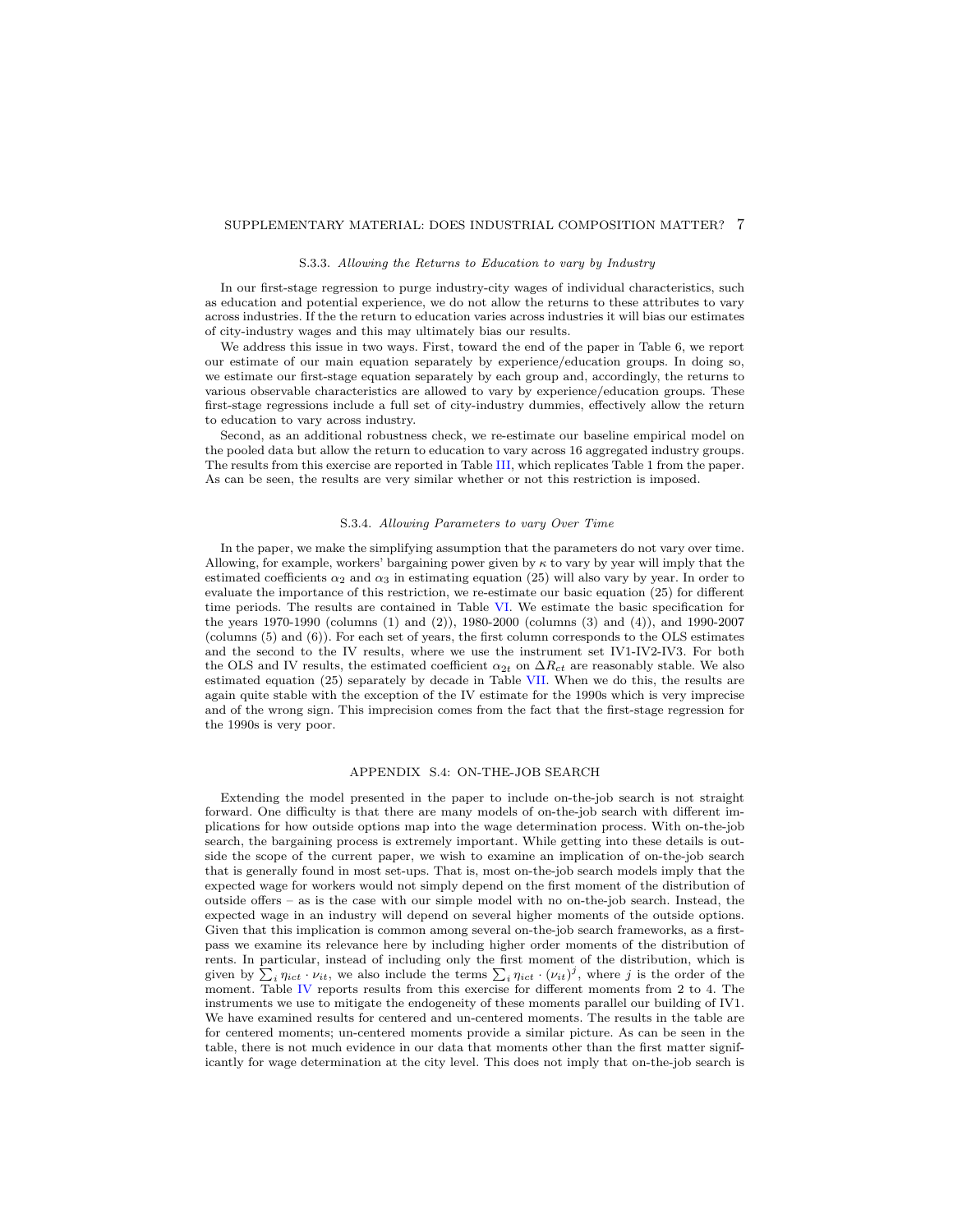not present or important, but it does imply that it effects are likely much more subtle than the effects emphasized in this paper. While this simple approach represents only a first-pass at the issue, we leave for future work more detailed explorations of particular on-the-job search models.

### <span id="page-7-0"></span>APPENDIX S.5: EVALUATING LINEAR APPROXIMATION BY SIMULATION

As discussed in the paper, one potential concern with our approach is that higher order terms left in the error term after our linearizations are correlated with our regressors and/or our instruments. To investigate this concern, we implemented a Monte Carlo exercise in which we constructed data on wages using our non-linear model and then estimated our main regressions using that data. We describe this exercise in this appendix.

It is possible to generate data for an entire Monte Carlo economy using our model and initial values for the a's,  $\epsilon$ 's and  $\Omega$ 's. However, we are less interested in this than in generating data that both reflects the non-linearities in the model and has levels and variation that match with the actual data we use in our estimation. For that reason, we use our actual data on city-level employment rates  $(ER<sub>c</sub>)$ , city-by-industry-level employment shares  $(\eta_{ic})$ , and national-level wage premia  $(\nu_i)$  to generate wage data. More specifically, we generate a wage observation for each industry-city cell in a given Census year using equation (15). Since we are using actual values for the  $\nu_i$ 's and  $\eta_{ic}$ 's, we can use our actual measure for  $R_c$ <sup>[8](#page-7-1)</sup>, but everything else on the right hand side of (15) needs to be generated. We do that in the following steps:

- 1. Assume values for the job destruction rate,  $\delta$ , and the elasticity parameter in the matching function,  $\sigma$ , and use these together with data on  $ER_c$  in equations (9) to generate city-specific values for the probability an unemployed worker meets a job  $(\psi_c)$  and the probability a vacancy meets a worker  $(\phi_c)$ . In our actual implementation, we fol-low [Cahuc and Zylberberg](#page-15-6) [\(2004\)](#page-15-6) and introduce a parameter,  $\theta$  which multiplies that matching function and corresponds to the efficiency of matching (regardless of the level of tightness of the market).
- 2. Assume values for the discount rate,  $\rho$ , and the bargaining parameter,  $\kappa$ , and use them together with the values for  $\psi_c$  and  $\phi_c$  generated in step (1) to generate values for  $\gamma_{c0}$ ,  $\gamma_{c1}$  and  $\gamma_{c2}$  (see the formulas below equation (12) in the paper).
- 3. The industry specific intercepts in equation (15) depend on the national industry-level prices. To get values for these that are consistent with the rest of our data, we average equation (12) across cities for a given industry and then rearrange to obtain the  $p_i$ 's. More specifically, we make use of the  $\gamma_{c0}$ ,  $\gamma_{c1}$  and  $\gamma_{c2}$  values generated in step 2), national-level average industry wages for the year, and average city wages. The epsilon's average to zero across cities within an industry and so can be ignored in this step. Throughout this exercise, we drop nine industries where a majority of industry-city cells are smaller than 20 observations. We also drop other cells where the number of observations are small than 20 observations in either year for a decade (e.g., for either 1980 or 1990 when we simulate data for that decade). We are left with 10,915 usable city-industry cells. We normalize the industry prices (in thousands of dollars) so that the price of good 1 is 100.
- 4. Finally, we obtain values for the cost shocks,  $(\epsilon_{ic})$ 's, as independent draws from a standard normal which we then adjust in two ways. First, we adjust them to average to zero across cities within an industry. Second, we multiply them by a standard deviation parameter chosen so that the final generated wages are close to actual wages in terms of their means and standard deviations.

Given all of these generated and actual values, we can generate values for the city-industry cell average wages for each Census year. These wages reflect the non-linearities, especially with

<span id="page-7-1"></span> $8$ The wages are actually created in levels and so we use a version of  $R_c$  using level differences in wages by industry rather than proportion differences at this stage.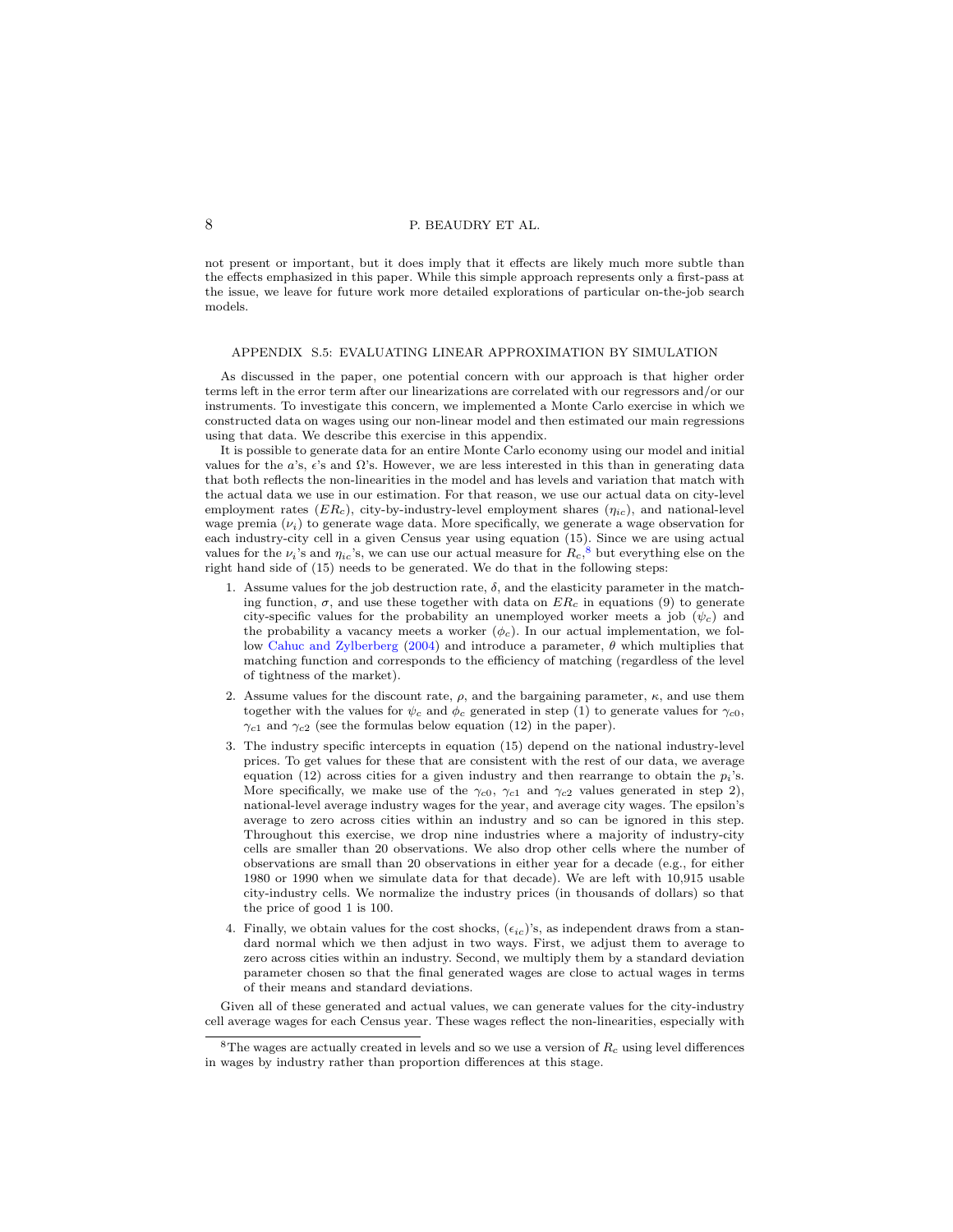respect to  $ER_c$ , that are inherent in the model. Because the  $\epsilon$ 's are independent draws, there is no reason for our identification conditions to be violated and both OLS and IV estimates of our main regressions should provide consistent estimates.

Having generated the industry-city cell mean wages, we use them as the dependent variable in an OLS estimation of the linearized regression equation from the paper. Because we used actual values for  $ER_c$ ,  $\eta_{ic}$  and  $\nu_c$  in our construction, the values for  $ER_c$  and  $R_c$  are the same in our constructed world as they are in the actual data and so we use the actual values for these variables as our regressors. We are interested in whether the coefficient on  $R_c$  in our regression is close to the correct value as implied by the model and whether its accuracy varies with the model parameter values.

To understand the standard of comparison for the estimated  $R_c$  coefficient, recall that we perform our linearization around a point such that the employment rate is the same across all cities. The parameter of interest is then equal to  $\gamma_2/(1 - \gamma_2)$ , where  $\gamma_2$  is constructed using the common employment rate. To reflect this, for each city we obtain a value for  $\gamma_2$  as described in step 2 in our simulation exercise and calcuate  $\gamma_2/(1 - \gamma_2)$ . We then obtain the average value of  $\gamma_2/(1 - \gamma_2)$  across cities and use it as our target. This value will vary with the key parameters in the model.

In Table [V,](#page-21-0) we present the proportionate difference between the estimated regression coefficient and the target value for  $\gamma_2/(1 - \gamma_2)$  for each of a set of different values for the model paramters.[9](#page-8-0) We start by using the values for key parameters recommended in [Cahuc and Zyl](#page-15-6)[berberg](#page-15-6) [\(2004\)](#page-15-6):  $\delta = .15$ ,  $\sigma = .5$ , and  $\rho = .05$ . We also set  $\kappa = 1$  to represent equal bargaining power between workers and firms. Finally, we chose the value for  $\theta$ , the matching efficiency parameter, to provide a close fit between our estimated coefficient and the target parameter value. We did this because we do not have a clear way to map from our data to a value for  $\theta$ . The fact that we get close agreement between our coefficient and the target value is, therefore, potentially not surprising in this case. It does, however, indicate that at reasonable parameter values the wage generation function implied in the model is not so non-linear that we cannot get agreement between these values when we estimate using a linearized version of the model.

In the ensuing rows, we vary each of the key parameter values in turn. In almost all cases, we continue to obtain close agreement between the coefficient and target parameter values. There are, however, a few notable exceptions. When  $\sigma$ , the elasticity coefficient in the matching function takes either quite high or low values, we tend to get disagreement between the values. Altering this parameter value seems to us to be likely to affect the amount of non-linearity in the wage function and so this seem reasonable. However, in the range for this parameter deemed reasonable by [Cahuc and Zylberberg](#page-15-6) [\(2004\)](#page-15-6) in their discussion of earlier studies, the linear approximation seems good. A very low value for the job destruction rate also implies a 30% difference between the estimated and target values but quite high values do not imply large differences. Finally, if the efficiency parameter takes values near 1, we observe substantial differences but for values above about 10 (and including quite high values) the differences are small. As mentioned earlier, we do not have a means at present of determining what is a reasonable value of  $\theta$  (we believe it would be related to the average amount of time a vacancy goes unfilled) so we do not know which specific values to trust. However, we find it encouraging that we see small differences between the estimated and target values over a very large range of values for  $\theta$ . Overall, we conclude that the wage generation process in this model is not so inherently non-linear that our linearization approach causes problems given what we see as reasonable ranges for parameter values.

<span id="page-8-0"></span><sup>&</sup>lt;sup>9</sup>The values of the estimated coefficient vary to a small extent between samples, likely because of the way the generated  $\epsilon$ 's appear in interacted terms with the key coefficients in the wage equation. Because of this, we actually run our wage regression 50 times for each set of parameter values. We then use the average of the estimated coefficients from these 50 replications in constructing the proportionate difference reported here.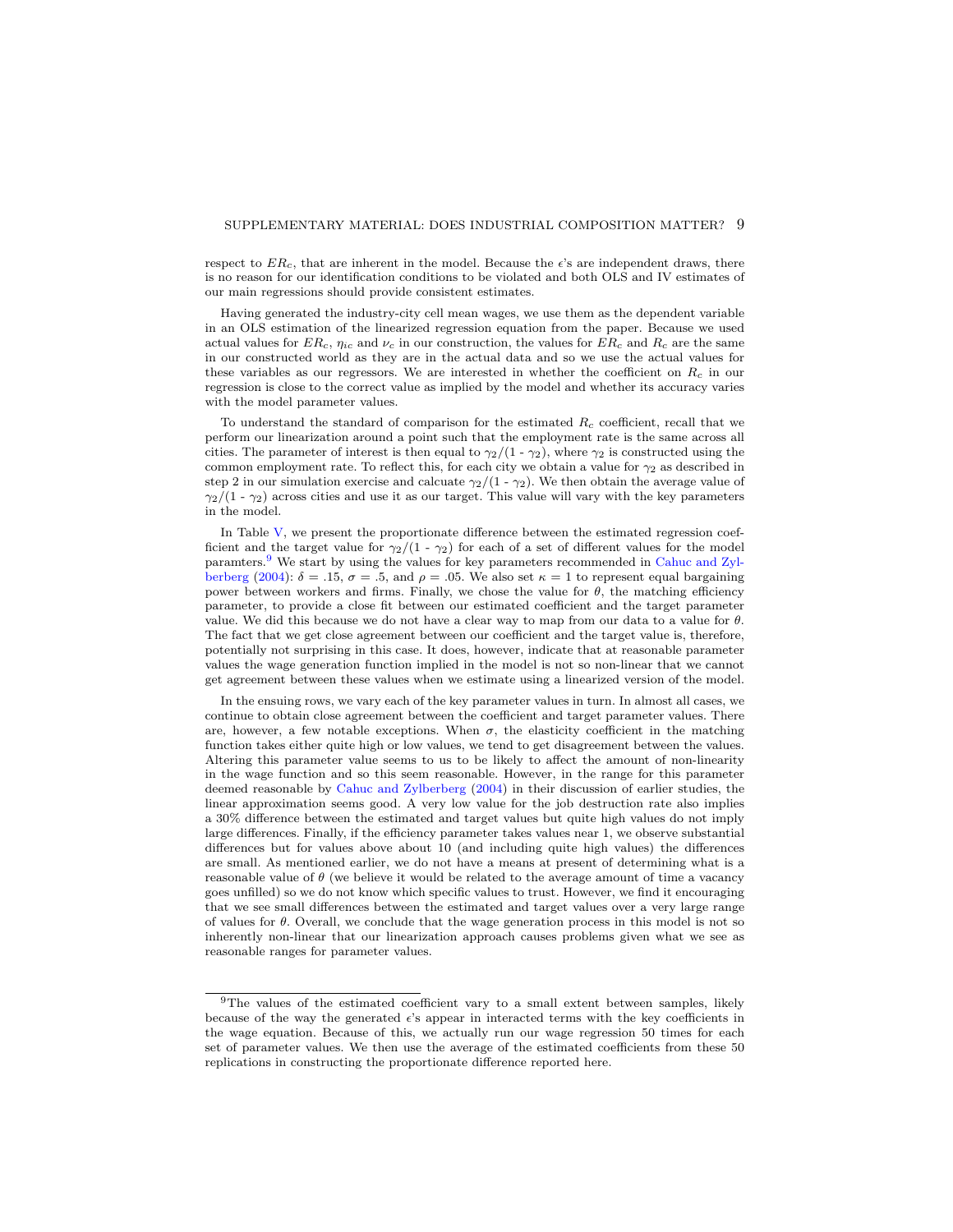### APPENDIX S.6: DERIVATION OF MAIN LINEAR APPROXIMATION

<span id="page-9-0"></span>In this section, we present the derivation of our main linear approximation for completeness. Recall, wage equation [\(24\)](#page-0-2) from the text:

$$
w_{ic}=D_{ic}+\Gamma_{c2}\frac{\gamma_{c1}}{\gamma_{1}}R_{c}+\gamma_{c1}\epsilon_{ic}+\gamma_{c1}\Gamma_{c2}\sum_{j}\eta_{jc}\epsilon_{jc},
$$

where  $\Gamma_{c2} = \left(\frac{\gamma_{c2}}{1-\gamma_{c2}}\right)$ .

Since the coefficients in the wage equation are non-linear functions of the employment rates,  $ER_c$ , we take a linear approximation. Let the vector  $\mathbf{e} = [p_1, p_i, R_c, ER_c, \epsilon_{ic}, \epsilon_{jc}]$  denote the variables affecting wages in this equation and with respect to which we take the approximation. Writing out the wage equation to make the this relationship explicit:

$$
w_{ic}(\mathbf{e}) = D_{ic}(\mathbf{e}) + \Gamma_{c2}(\mathbf{e})\frac{\gamma_{c1}(\mathbf{e})}{\gamma_1}R_c + \gamma_{c1}(\mathbf{e})\epsilon_{ic} + \gamma_{c1}(\mathbf{e})\Gamma_{c2}(\mathbf{e})\sum_j \eta_{jc}(\mathbf{e})\epsilon_{jc}
$$

We expand around a point where the employment rate does not vary across cities, which will occur if cities have a common industrial structure. This occurs at the point  $e_0 = (p_1, p_1, 0, ER, 0, 0)$ . This approximation is:

<span id="page-9-1"></span>
$$
(S2) \t w_{ic}(\mathbf{e}) \approx w_{ic}(\mathbf{e}_0) + \nabla w_{ic}(\mathbf{e}_0) \cdot (\mathbf{e} - \mathbf{e}_0)
$$

S.6.1. 
$$
w_{ic}(\mathbf{e}_0)
$$

Dealing first with the first term on the right hand side:

$$
w_{ic}(\mathbf{e}_0) = D_{ic}(\mathbf{e}_0) + \Gamma_{c2}(\mathbf{e}_0) \frac{\gamma_{c1}(\mathbf{e}_0)}{\gamma_1} \cdot 0 + \gamma_{c1}(\mathbf{e}_0) \cdot 0 + \gamma_{c1}(\mathbf{e}_0) \Gamma_{c2}(\mathbf{e}_0) \sum_j \eta_{jc}(\mathbf{e}_0) \cdot 0
$$
  
=  $D_{ic}(\mathbf{e}_0)$   
=  $\gamma_0 \cdot (1 + \Gamma_2) + \gamma_1 \Gamma_2 p_1 + \gamma_1 p_1$   
=  $\beta_0$ 

<span id="page-9-2"></span>where  $\beta_0$  is a constant that does not vary by city or industry.

S.6.2. 
$$
\nabla w_{ic}(\mathbf{e}_0) \cdot (\mathbf{e} - \mathbf{e}_0)
$$

Now dealing with the second term on the right hand side of equation [S2:](#page-9-1)

$$
\nabla w_{ic}({\bf e}_0)\cdot({\bf e}-{\bf e}_0)=
$$

$$
\begin{pmatrix}\n\gamma_{c1}\Gamma_{c2} \\
\frac{\partial D_{ic}}{\partial E R_{c}} + \frac{\partial \gamma_{c1} / \gamma_{1} \Gamma_{c2} R_{c}}{\partial E R_{c}} \cdot + \frac{\partial \gamma_{c1}}{\partial E R_{c}} \cdot \epsilon_{ic} + \sum_{i} \frac{\partial (\gamma_{c1} \Gamma_{c2} \eta_{ic})}{\partial E R_{c}} \cdot \epsilon_{ic} \\
\gamma_{c1} \Gamma_{c2} \eta_{ic} \\
\gamma_{c1} \Gamma_{c2} \eta_{jc} \\
\gamma_{c1} \Gamma_{c2} \eta_{jc} \\
\gamma_{c1} \Gamma_{c2} \eta_{jc} \\
\gamma_{c1} \Gamma_{c2} \eta_{jc} \\
\gamma_{c1} \Gamma_{c2} \eta_{jc} \\
\gamma_{c1} \Gamma_{c2} \eta_{jc} \\
\gamma_{c1} \Gamma_{c2} \eta_{jc} \\
\epsilon_{ic} - 0 \\
\gamma_{1} \Gamma_{2} \frac{1}{I}\n\end{pmatrix}\n\cdot\n\begin{pmatrix}\np_{1} - p_{1} \\
p_{i} - p_{1} \\
R_{c} - E R \\
E R_{c} - E R \\
\epsilon_{ic} - 0 \\
\epsilon_{jc} - 0\n\end{pmatrix}
$$
\n(S4)\n
$$
= \gamma_{1} \cdot (p_{i} - p_{1}) + \Gamma_{2} \cdot R_{c} + \gamma_{3} (E R_{c} - E R) + \gamma_{1} \cdot \epsilon_{ic} + \gamma_{1} \Gamma_{2} \sum_{j} \frac{1}{I} \epsilon_{jc}.
$$

<span id="page-9-3"></span>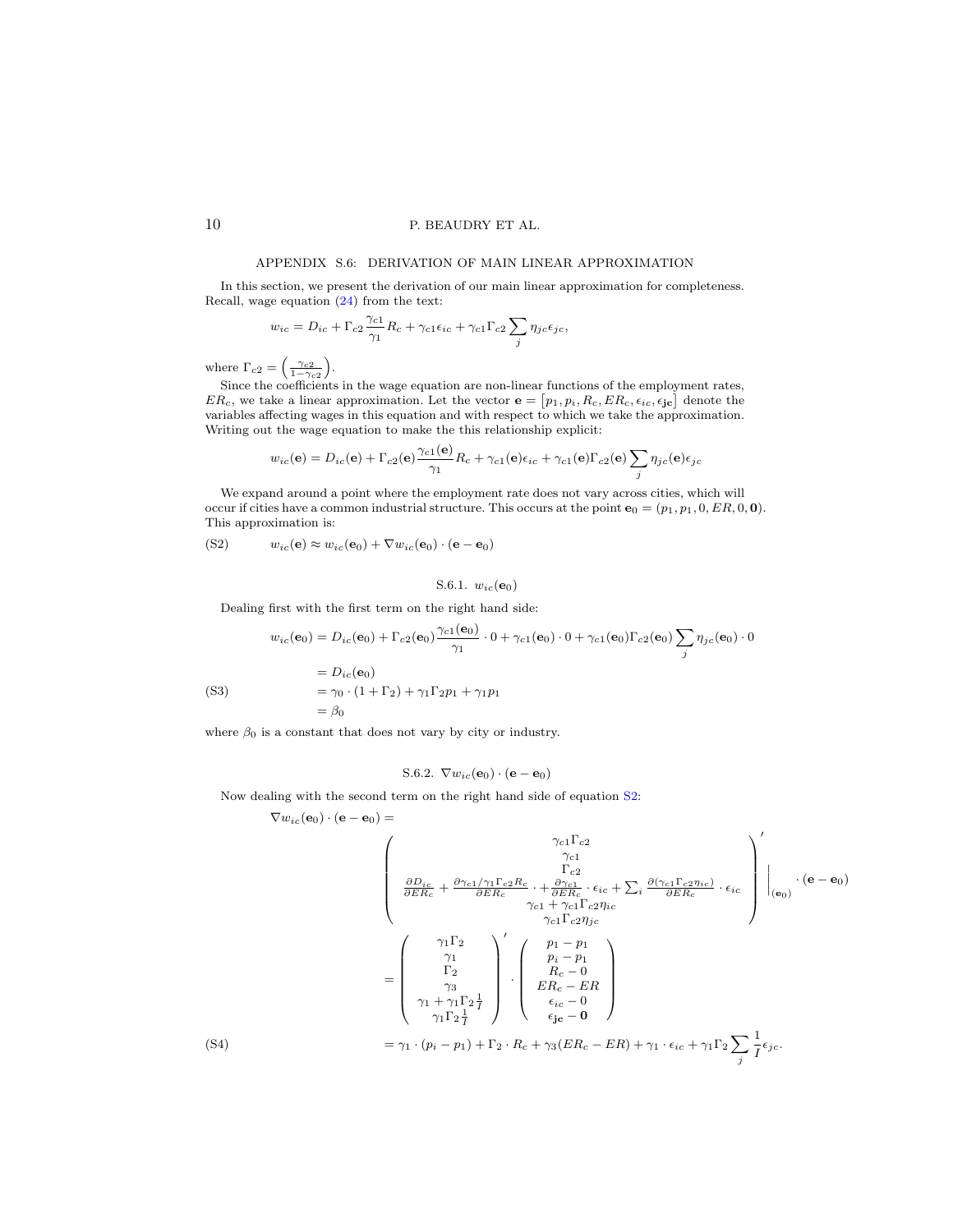S.6.3. Arriving at Equation (16)

Adding  $(S3)$  and  $(S4)$ , and differencing:

$$
(S5) \qquad \Delta w_{ic} = \Delta d_i + \Gamma_2 \cdot \Delta R_c + \gamma_3 \Delta E R_c + \gamma_1 \cdot \Delta \epsilon_{ic} + \gamma_1 \Gamma_2 \sum_j \frac{1}{I} \Delta \epsilon_{jc}
$$

where  $\Delta d_i = \gamma_1 \Gamma_2 \Delta p_1 + \gamma_1 \Delta p_i$ .

# S.6.4. Equation for  $\eta_{ic}$

Using equation [\(6\)](#page-0-2), the following expression for  $\eta_{ic}$  is obtained:

$$
\text{(S6)}\begin{aligned}\n&\text{(S6)}\begin{aligned}\n&\text{(S6)}\begin{aligned}\n&\text{(S6)}\n&\text{(S6)}\n\end{aligned} \\
&= \frac{\left( (\Upsilon_i + \Omega_{ic}) \left[ p_i - d_{ic} + (1 - \gamma_{c1}) \epsilon_{ic} + \left( \frac{\gamma_{c2}}{1 - \gamma_{c2}} \right) \gamma_{c1} \left( \sum_j \eta_{jc} (p_j - p_1) - \sum_j \eta_{jc} \epsilon_{jc} \right) \right] \right)^{\frac{1}{q}}}{\sum_i \left( (\Upsilon_i + \Omega_{ic}) \left[ p_i - d_{ic} + (1 - \gamma_{c1}) \epsilon_{ic} + \left( \frac{\gamma_{c2}}{1 - \gamma_{c2}} \right) \gamma_{c1} \left( \sum_j \eta_{jc} (p_j - p_1) - \sum_j \eta_{jc} \epsilon_{jc} \right) \right] \right)^{\frac{1}{q}}}\n\end{aligned}.\n\end{aligned}
$$

# APPENDIX S.7: DERIVING THE HOUSING PRICE SPECIFICATION

<span id="page-10-0"></span>This section outlines the derivation of equation (29) in the main text and proves the claim that the direct and indirect effects of industrial composition changes are not separately identified under the assumption of perfect mobility. To begin, we add to Worker's Bellman Equations the option to move and the cost of housing (as in the paper):

<span id="page-10-2"></span>
$$
(S7) \qquad \rho U_c^u = b + \tau_c - s \cdot p_c^h + \psi_c \cdot \left(\sum_i \eta_{ic} \cdot U_{ic}^e - U_c^u\right) + \mu_1 \cdot (U_{max}^u - U_c^u)
$$

and

<span id="page-10-1"></span>(S8) 
$$
\rho U_{ic}^e = w_{ic} + \tau_c - s \cdot p_c^h - \delta \cdot (U_c^u - U_{ic}^e).
$$

Taking the difference between [\(S8\)](#page-10-1) and [\(S7\)](#page-10-2):

<span id="page-10-3"></span>(S9) 
$$
(\rho + \delta) \cdot (U_{ic}^e - U_c^u) = w_{ic} - b - \psi_c \cdot \left(\sum_i \eta_{ic} U_{ic}^e - U_c^u\right) - \mu_1 \cdot (U_{max}^u - U_c^u).
$$

Next, we solve for  $(\sum_i \eta_{ic}U_{ic}^e - U_c^u)$  and substitute back into [\(S9\)](#page-10-3).

<span id="page-10-4"></span>
$$
(S10) \qquad (\rho + \delta) \cdot (U_{ic}^e - U_c^u) = w_{ic} - b(1 - \Pi_1) - \mu_1 (1 - \Pi_1) \cdot (U_{max}^u - U_c^u) - \Pi_1 \left( \sum_i \eta_{ic} w_{ic} \right),
$$

where  $\Pi_1 = \frac{\psi_c}{\rho + \delta + \psi_c}$ . Using  $(\sum_i \eta_{ic}U_{ic}^e - U_c^u)$ , we can solve for  $U_c^u$  in Equation [\(S7\)](#page-10-2):

$$
(S11) \qquad (\rho + \Pi_2) \cdot U_c^u = b(1 - \Pi_1) + \tau_c - s \cdot p_c^h + \Pi_1 \cdot \left(\sum_i \eta_{ic} w_{ic}\right) + \Pi_2 \cdot U_{max}^u,
$$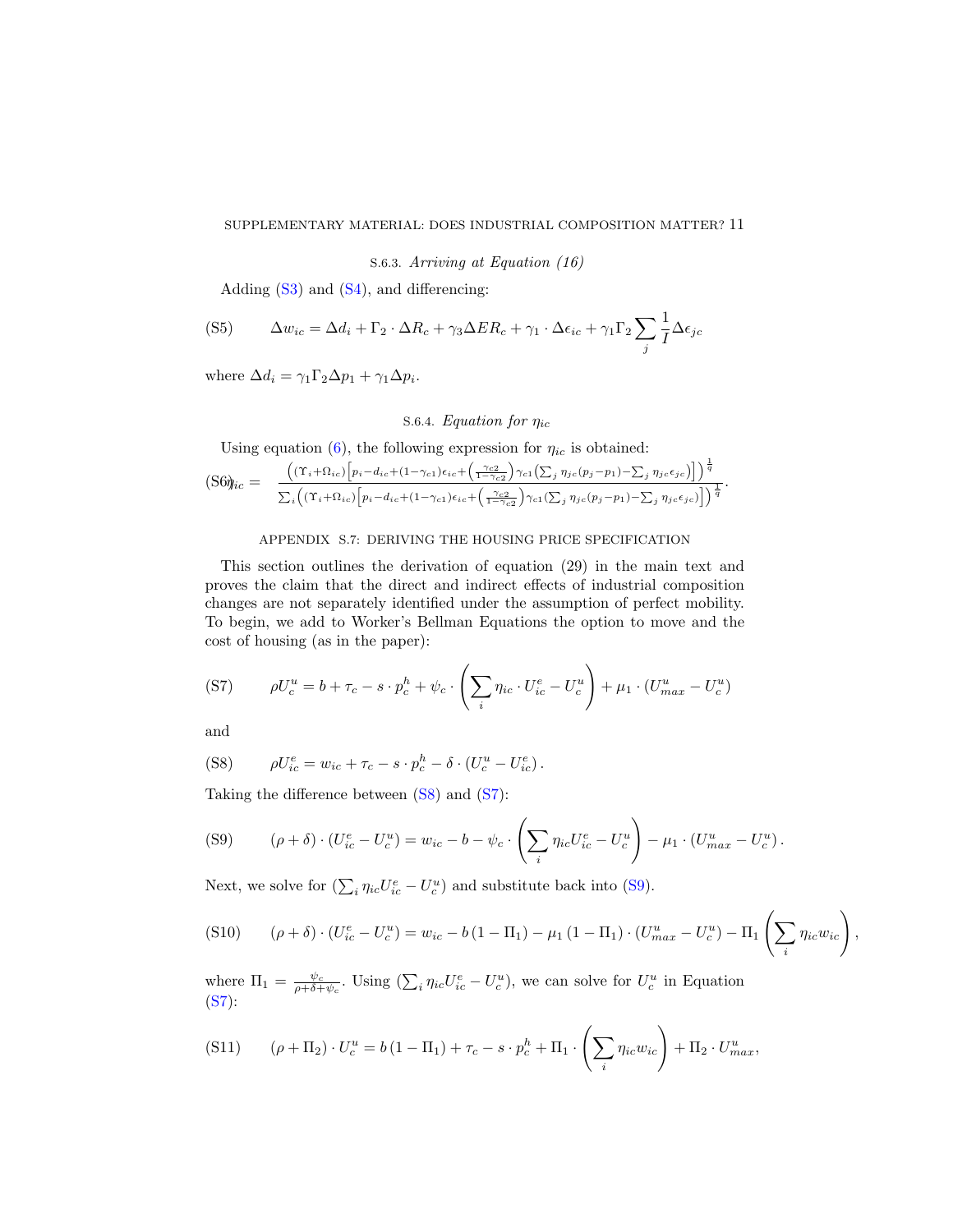where  $\Pi_2 = \mu_1 (1 - \Pi_1)$ . Substituting this into [\(S10\)](#page-10-4):

$$
\begin{aligned} \text{(S12)} \qquad (\rho + \delta) \cdot (U_{ic}^e - U_c^u) &= w_{ic} - b \left( 1 - \Pi_1 \right) \cdot \Pi_3 - \Pi_2 \cdot \Pi_3 \cdot U_{max}^u - \Pi_1 \cdot \Pi_3 \left( \sum_i \eta_{ic} w_{ic} \right) \\ &+ \frac{\Pi_2}{(\rho + \Pi_2)} \left( \tau_c - s \cdot p_c^h \right) \end{aligned}
$$

where  $\Pi_3 = \frac{\rho}{\rho + \Pi_2}$ . Note that if  $\mu_1 = 0$  (the case with no mobility), then this reduces to  $\Pi_3 = \overline{1}$  and  $\Pi_2 = 0$ .

$$
(\rho + \delta) \cdot (U_{ic}^e - U_c^u) = w_{ic} - b(1 - \Pi_1) - \Pi_1 \left(\sum_i \eta_{ic} w_{ic}\right),
$$

which is what we get in equation 10 in the paper if  $\mu = 0$ .

# S.7.1. Wage Equation

From the Nash condition:

$$
\frac{\kappa}{\rho+\delta} \left[ w_{ic} - b(1-\Pi_1) \cdot \Pi_3 - \Pi_2 \cdot \Pi_3 \cdot U_{max}^u - \Pi_1 \cdot \Pi_3 \left( \sum_i \eta_{ic} w_{ic} \right) + \frac{\Pi_2}{(\rho+\Pi_2)} (\tau_c - s \cdot p_c^h) \right]
$$
  
=  $\frac{p_i - w_{ic} + \epsilon_{ic}}{\rho + \delta + \phi_c}$ 

Rearranging:

<span id="page-11-0"></span>
$$
(S13) \qquad w_{ic} = \gamma_{c0} + \gamma_{c1} \cdot p_i + \gamma_{c2} \sum_i \eta_{ic} w_{ic} + \gamma_{c3} \cdot sp_c^h - \gamma_{c3} \cdot \tau_c + \gamma_{c1} \epsilon_{ic},
$$

where

$$
\gamma_{c0} = \left[ \frac{\kappa (\rho + \delta + \phi_c)}{\kappa (\rho + \delta + \phi_c) + (\rho + \delta)} \right] \cdot \left[ (1 - \Pi_1) \Pi_3 \cdot b + \Pi_2 \cdot \Pi_3 U_{max}^u \right]
$$

$$
\gamma_{c1} = \left[ \frac{\rho + \delta}{\kappa (\rho + \delta + \phi_c) + (\rho + \delta)} \right]
$$

$$
\gamma_{c2} = \left[ \frac{\kappa (\rho + \delta + \phi_c)}{\kappa (\rho + \delta + \phi_c) + (\rho + \delta)} \right] \cdot \Pi_1 \cdot \Pi_3
$$

$$
\gamma_{c3} = \left[ \frac{\kappa (\rho + \delta + \phi_c)}{\kappa (\rho + \delta + \phi_c) + (\rho + \delta)} \right] \cdot \frac{\Pi_2}{(\rho + \Pi_2)}.
$$

Note that plugging in  $\mu = 0$  into equation (12) of the paper and comparing that result to [\(S13\)](#page-11-0) with  $\mu_1 = 0$  shows that they are equivalent. Also, the claim that the effect of  $\sum_i \eta_{ict} w_{ict}$  is less in the case where we control for housing costs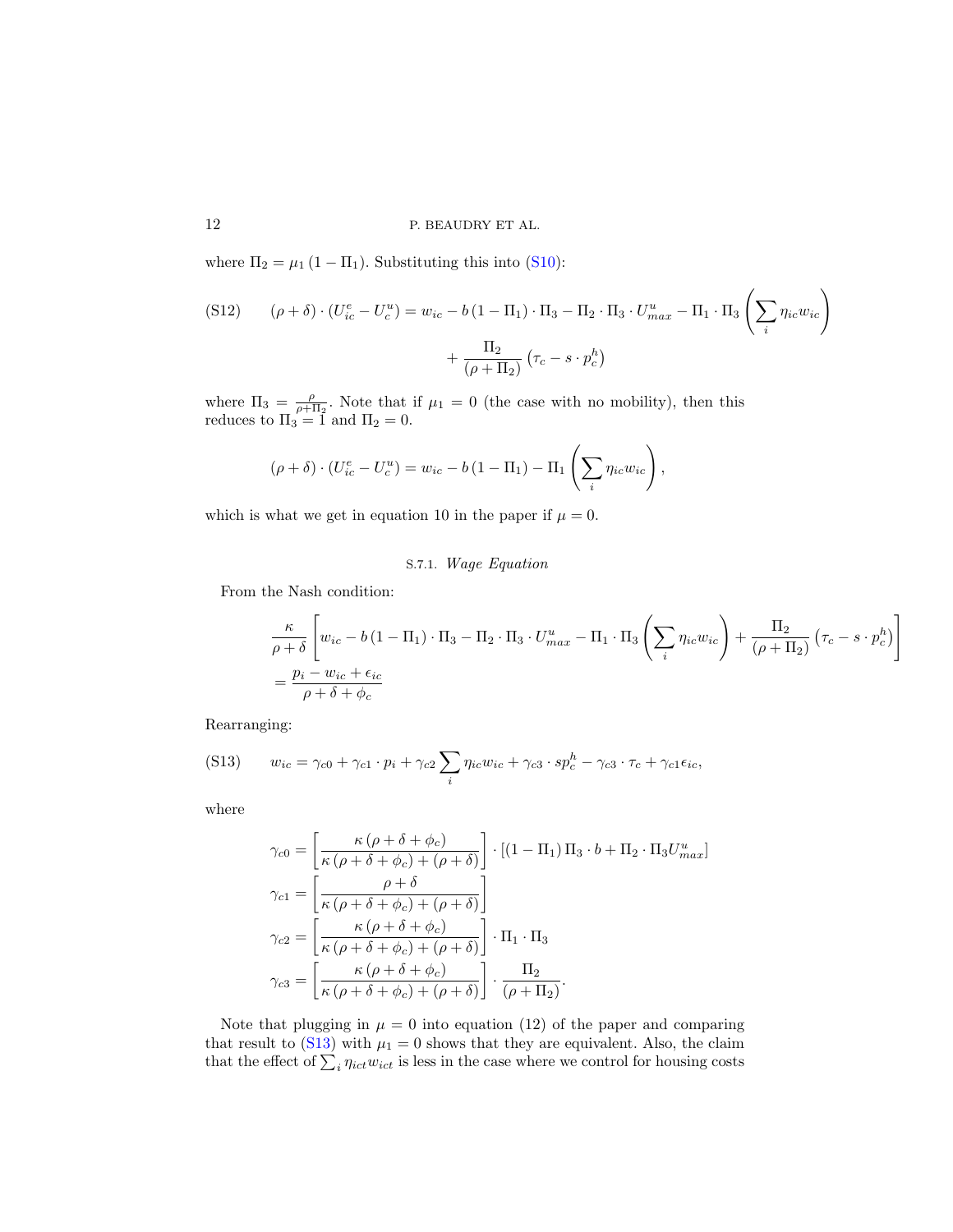can be seen easily, since the coefficient is  $\Pi_3$  times the coefficient in the paper, and  $\Pi_3 < 1$ . Their difference is increasing in  $\mu_1$ .

Using the same procedure as outlined in the text of the main paper, we can derive the following wage equation:

$$
(S14) \t w_{ic} = d_{it} + \left(\frac{\gamma_{c2}}{1 - \gamma_{c2}} \frac{\gamma_{c1}}{\gamma_1}\right) \cdot \sum_i \eta_{ict} \nu_{it} + s\gamma_{c3} \left(1 + \frac{\gamma_{c2}}{1 - \gamma_{c2}}\right) p_{ct}^h + \zeta_{ict},
$$

where

$$
d_{it} = \left[ \gamma_{c0} + \frac{\gamma_{c2}\gamma_{c0}}{1 - \gamma_{c2}} + \gamma_{c1} \cdot p_{it} - \frac{\gamma_{c2}\gamma_{c1}}{1 - \gamma_{c2}} \cdot p_{1t} \right]
$$
  

$$
\zeta_{ict} = -\gamma_{c3} \left( 1 + \frac{\gamma_{c2}}{1 - \gamma_{c2}} \right) \cdot \tau_{ct} + \left( \frac{\gamma_{c2}}{1 - \gamma_{c2}} \gamma_{c1} \right) \cdot \sum_{i} \eta_{ict} \epsilon_{ict} + \gamma_{c1} \epsilon_{ict}
$$

Again, taking a linear approximation under the same conditions outlined in the main text gives:

$$
(S15) \qquad \Delta w_{ic} = \tilde{\alpha}_{it} + \tilde{\alpha}_2 \cdot \Delta R_{ct} + \tilde{\alpha}_3 \Delta ER_{ct} + \tilde{\alpha}_4 \Delta p_{ct}^h + \Delta \tilde{\xi}_{ict},
$$

where

$$
\tilde{\alpha}_{it} = \left[\gamma_1 \cdot \Delta p_{it} - \frac{\gamma_2 \gamma_1}{1 - \gamma_2} \cdot \Delta p_{1t}\right]
$$
\n
$$
\tilde{\alpha}_2 = \left(\frac{\gamma_{c2}}{1 - \gamma_{c2}}\right)
$$
\n
$$
\tilde{\alpha}_4 = s\gamma_3 \left(1 + \frac{\gamma_2}{1 - \gamma_2}\right)
$$
\n
$$
\tilde{\xi}_{ict} = -\gamma_3 \left(1 + \frac{\gamma_2}{1 - \gamma_2}\right) \cdot \Delta \tau_{ct} + \left(\frac{\gamma_2}{1 - \gamma_2} \gamma_1\right) \cdot \Delta \sum_{i} \frac{1}{I} \epsilon_{ict} + \gamma_1 \Delta \epsilon_{ict}
$$

# S.7.2. Equation for housing prices

Letting  $U_{max}^u = U_c^u$ , we can write the unemployment Bellman as

$$
(S16) \qquad \rho U_{max}^u = b + \tau_c - s \cdot p_c^h + \psi_c \cdot \left(\sum_i \eta_{ic} \cdot U_{ic}^e - U_c^u\right),
$$

and substituting in for  $(\sum_i \eta_{ic}U_{ic}^e - U_c^u)$  gives:

$$
(S17) \t s \cdot p_c^h = b(1 - \Pi_1) + \tau_c + \Pi_1 \cdot \sum_i \eta_{ic} w_{ic} - \rho U_{max}^u.
$$

Housing costs increase in  $\tau_c$ ,  $\psi_c$  and average wages.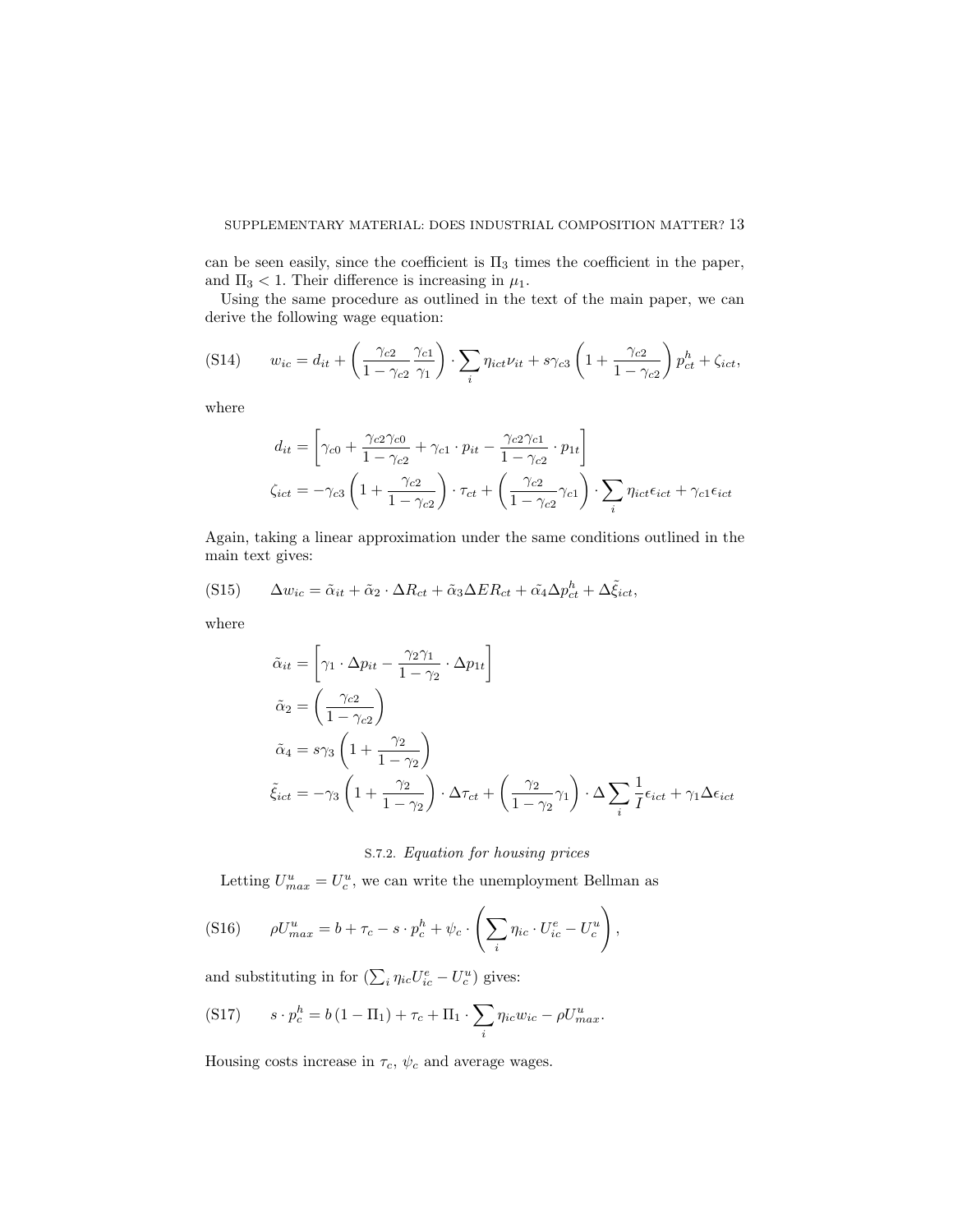We can sub this directly into the wage equation obtained above  $(S13)$ :

$$
w_{ic} = \gamma_{c0} + \gamma_{c1} \cdot p_i + \gamma_{c2} \sum_i \eta_{ic} w_{ic}
$$
  
+ 
$$
\gamma_{c3} \cdot \left( b \left( 1 - \Pi_1 \right) + \tau_c + \Pi_1 \cdot \sum_i \eta_{ic} w_{ic} - \rho U_{max}^u \right) - \gamma_{c3} \cdot \tau_c + \gamma_{c1} \epsilon_{ic}
$$

This gives back the exact same wage equation from the paper (equation 12). For example, collecting the terms for the average wages gives the coefficient

$$
\gamma_{c2} + \gamma_{c3} \Pi_1 = \Lambda \cdot \Pi_1 \Pi_3 + \Lambda \cdot \Pi_1 \frac{\Pi_2}{\rho + \Pi_2}
$$

$$
= \Lambda \cdot \Pi_1 \left( \frac{\rho}{\rho + \Pi_2} + \frac{\Pi_2}{\rho + \Pi_2} \right)
$$

$$
= \Lambda \cdot \Pi_1 (1)
$$

where  $\Lambda = \left[ \frac{\kappa(\rho + \delta + \phi_c)}{\kappa(\rho + \delta + \phi_c) + (\rho + \delta)} \right]$  $\frac{\kappa(\rho+\delta+\phi_c)}{\kappa(\rho+\delta+\phi_c)+(\rho+\delta)}\bigg]$ . This result shows that under perfect mobility (i.e.  $U_{max}^u = U_c^u$ , the direct and indirect mechanisms cannot be separately identified.

## APPENDIX S.8: SELF-SELECTION INTO CITIES

<span id="page-13-0"></span>As discussed in section [S.2](#page-2-0) of this appendix, worker self-selection across cities is potential concern for our identification strategy if changes in  $\Delta R_{ct}$  are correlated with unobserved characteristics of workers. We deal with this issue in the main paper by implementing a selection correction procedure along the lines of [Dahl](#page-15-4) [\(2002\)](#page-15-4). This procedure requires the inclusion of variables in our first-stage that capture the probability of a worker with a given set of characteristics chooses to live in his/her observed city. These terms turn out to be statistically significant in our first-stage, which is a necessary condition for removal of any possible selfselection bias. However, this correction does not turn out to greatly impact the estimate of the coefficient on  $\Delta R_{ct}$ . In Table [VIII](#page-23-0) we replicate Table 1 of the main text without correcting for self-selection. As can be seen, the results are very similar with or without the self-selection correction.

#### APPENDIX S.9: FIRST-STAGE REGRESSIONS

<span id="page-13-1"></span>In table [IX,](#page-23-1) we present the results of the first-stage of the IV estimates in columns 4-6 from Table 1 of the main paper. The estimates indicate that both IV1 and IV2 are strongly statistically significant predictors of  $\Delta R_{ct}$  but IV3 is not. The latter occurs because  $\Delta R_{ct}$  is constructed as a pure composition measure. In the  $\Delta ER_{ct}$  equation, IV3 serves as a strong positive predictor (as expected) while IV1 and IV2 enter with significant and negative coefficients. The latter outcome fits with the bargaining model since increases in wages generated by increases in R will imply declining job creation. We explore the implications of the model for job creation in another paper.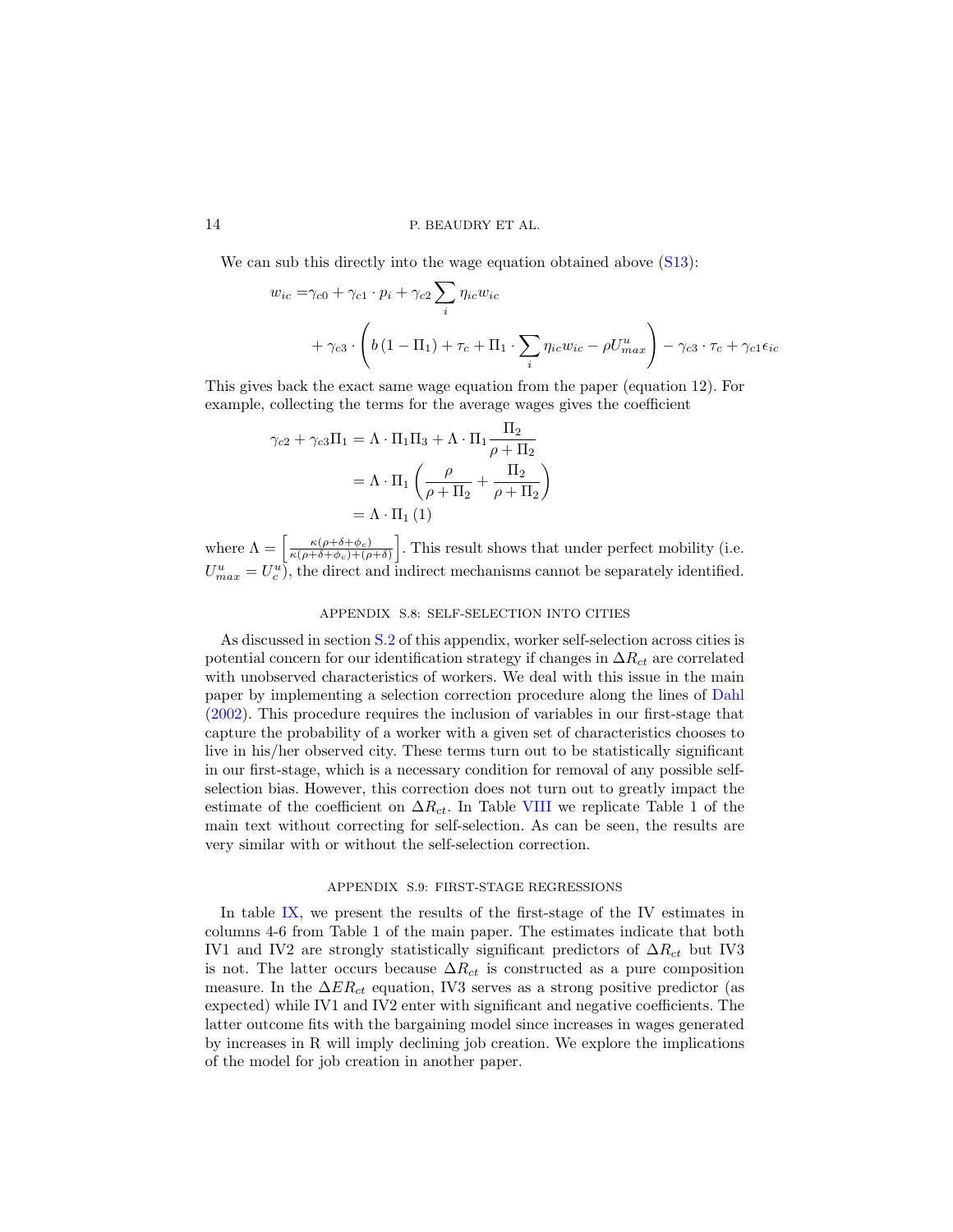### APPENDIX S.10: THE REFLECTION SPECIFICATION

<span id="page-14-0"></span>We note in section [2.1](#page-0-2) that wage determination takes the form of a classic reflection or social interaction problem. In particular, equation [\(10\)](#page-0-2) of the main text makes it clear that wages in one sector of a city depend upon average wages in that city across all sectors. As emphasized in the main text, Equation [\(10\)](#page-0-2) implies that a change in industrial composition that initially increases average wages in a city by 1 percent, would lead to a cumulative increase in average wages by a factor of  $\left(\frac{1}{1-\gamma_2}\right)$  percent due to the strategic complementarity of wages. Given that  $\alpha_2$  in Equation [\(16\)](#page-0-2) of the paper relates to  $\gamma_2$  according to  $\alpha_2 = \frac{\gamma_2}{1-\gamma_2}$ , our estimates of  $\alpha_2$  that are around 2.9 in Table [I](#page-17-0) of the main text suggest that  $\gamma_2$  should be in the range of  $0.74 = (\frac{2.9}{3.9})$ . This implication of the model can also be examined directly by estimating Equation [\(10\)](#page-0-2) by instrumental variables. Since the coefficients in Equation [\(10\)](#page-0-2) depend on the employment rate, we again take a linear approximation of  $(10)$  around the point where the  $\epsilon s$  and Ωs are zero and then taking first differences, to get a linear equation of the form

<span id="page-14-1"></span>
$$
(S18) \qquad \Delta \ln w_{ict} = \psi_1 d_{it} + \psi_2 \Delta \sum_j \eta_{ict} \ln w_{ict} + \psi_{3i} \Delta ER_{ct} + \tilde{U}_{ict}.
$$

where  $\psi_2$  corresponds to the  $\gamma_2$  in the model, and the error term corresponds to  $\gamma_1 \Delta \epsilon_{ict}$ . In the case of Equation [\(S18\)](#page-14-1), estimation by OLS would definitely be expected to give upward biased estimates of  $\psi_2 = \gamma_2$  since the relationship suffers from the reflection problem. However, it can be verified that instrumental variable estimation of Equation [\(S18\)](#page-14-1) using our previous set of instruments should give consistent estimates under the same assumption as before; that is, under the assumption that the common component of the  $\epsilon s$  (a city's absolute advantage) is independent of the past. It is worth emphasizing that the difference between Equation [\(16\)](#page-0-2) and [\(S18\)](#page-14-1) pertains only to the main variable of interest. In [\(S18\)](#page-14-1) this variable is the average city wage, while in (25) it is a city-level average of national wage premia.

Estimates of Equation [\(S18\)](#page-14-1) are present in Table [X.](#page-24-0) The first thing to note in table is that, as should be expected, there is now a large and significant difference between estimates of  $\psi_2$  (denoted by  $\Delta w_{ct}$ ) obtained by OLS or IV. The OLS estimate is .86, which if translated to compare with  $\alpha_2$  would imply an  $\alpha_2 = 6.14 = \frac{.852}{1-.852}$ . However, in this case there are no conditions for which we should expect OLS to give consistent estimates. In contrast, when we estimate by IV, we get an estimate of  $\psi_2$  equal approximately to .72, which implies a value for  $\alpha_2 = 2.57 = \frac{.72}{1-.72}$ , which is very close to that obtained in the main text using a different approach. In particular, recall that the estimation of (25) by OLS provides one means to overcome the reflection problem by focusing on nationallevel wage premia, while the IV estimation of [\(S18\)](#page-14-1) provides a conceptually quite different approach.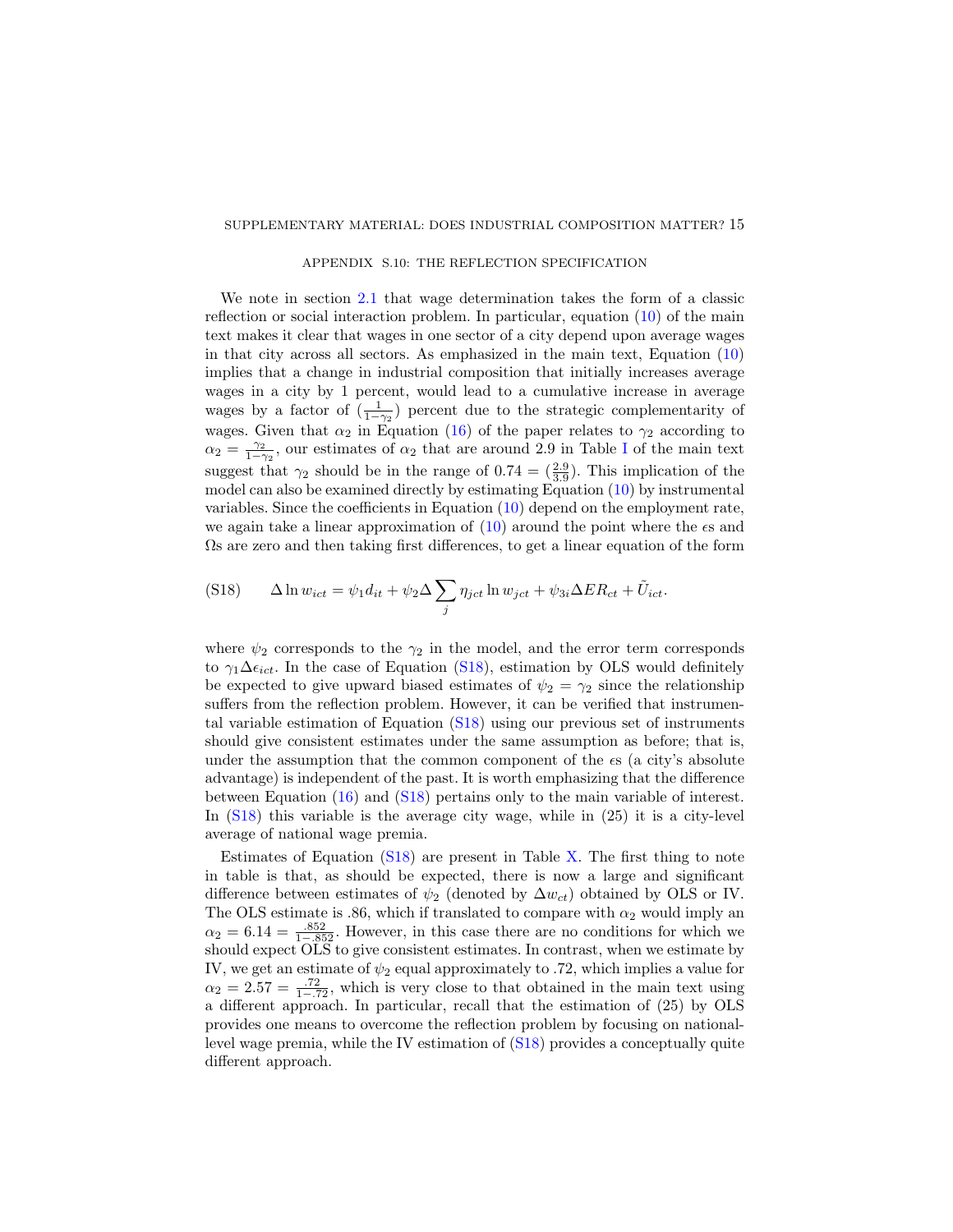### REFERENCES

<span id="page-15-6"></span>CAHUC, P., AND A. ZYLBERBERG (2004): Labor Economics, vol. 1 of MIT Press Books. The MIT Press.

<span id="page-15-4"></span>Dahl, G. B. (2002): "Mobility and the Return to Education: Testing a Roy Model with Multiple Markets," Econometrica, (6), 2367–2420.

<span id="page-15-2"></span>DEATON, A., AND D. LUBOTSKY (2001): "Mortality, Inequality and Race in American Cities and States," NBER Working Papers 8370, National Bureau of Economic Research, Inc. MORETTI, E. (2010): "Local Multipliers," American Economic Review, 100(2), 373-77.

<span id="page-15-3"></span><span id="page-15-1"></span>Park, J. H. (1994): "Estimation of Sheepskin Effects and Returns to Schooling Using he Old and the New CPS Measures of Educational Attainment," Papers 338, Princeton, Department of Economics - Industrial Relations Sections.

<span id="page-15-0"></span>Ruggles, S., M. Sobek, T. Alexander, C. A. Fitch, R. Goeken, P. K. Hall, M. King, and C. Ronnander (2004): Integrated Public Use Microdata Series: Version 3.0 [Machinereadable database]. Minneapolis, MN: Minnesota Population Center [producer and distributor].

### FIGURES



<span id="page-15-5"></span>FIGURE 1.— Estimates of  $\alpha_{2i}$  from OLS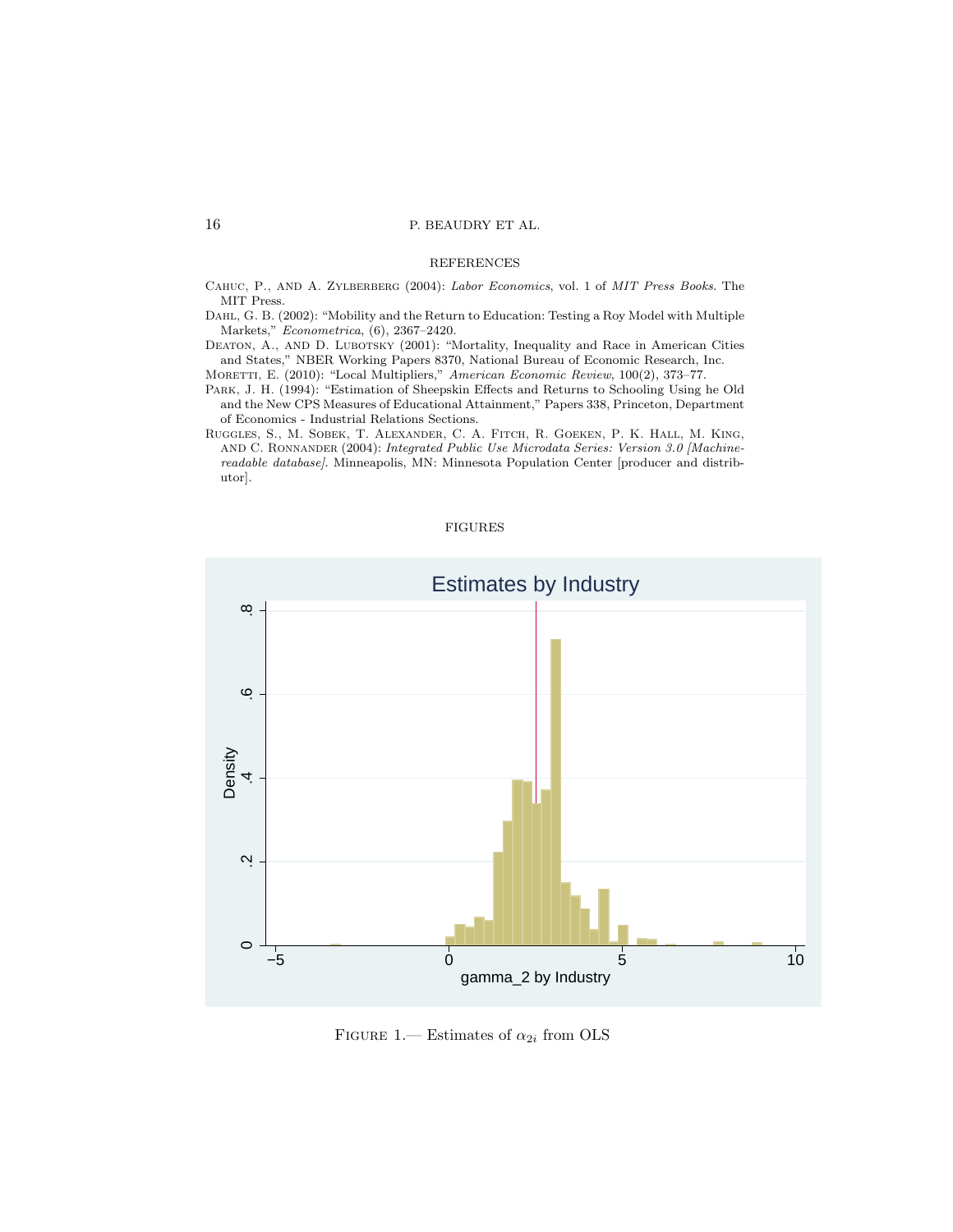



FIGURE 2.— Estimates of  $\alpha_{2i}$  from IV

<span id="page-16-0"></span>TABLES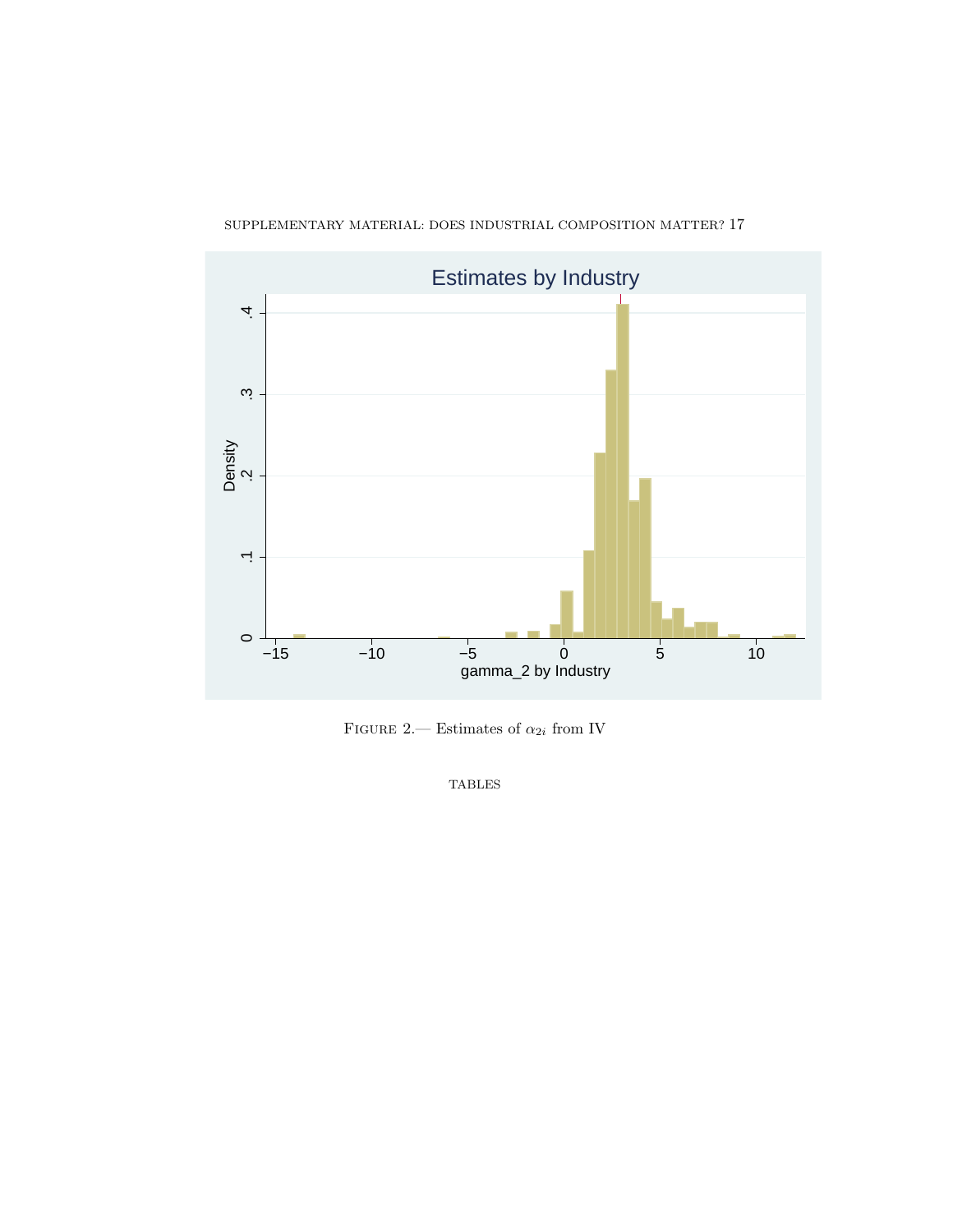| TABLE I                              |  |
|--------------------------------------|--|
| BASIC RESULTS BY INDUSTRY AGGREGATES |  |

<span id="page-17-0"></span>

|                                      | <b>OLS</b> |          | IV       |                     | eta          |
|--------------------------------------|------------|----------|----------|---------------------|--------------|
|                                      | (1)        | (2)      | (3)      | (4)                 | (5)          |
| Agriculture                          | $2.80*$    | $3.13*$  | $2.85*$  | $2.97*$             | $0.015*$     |
|                                      | (0.60)     | (1.15)   | (1.09)   | (0.82)              | (0.0016)     |
| Mining                               | $2.10*$    | 1.16     | 1.00     | 0.90                | $0.014*$     |
|                                      | (0.53)     | (3.51)   | (2.15)   | (1.75)              | (0.0024)     |
| Construction                         | $2.97*$    | $3.77*$  | $2.82*$  | $3.15*$             | $0.059*$     |
|                                      | (0.25)     | (0.47)   | (0.40)   | (0.35)              | (0.0014)     |
| Durable Man                          | $2.68*$    | $2.50*$  | $3.07*$  | $2.90*$             | $0.13*$      |
|                                      | (0.21)     | (0.39)   | (0.31)   | (0.30)              | (0.00050)    |
| Non-Durable                          | $2.61*$    | $2.38*$  | $2.57*$  | $2.48*$             | $0.079*$     |
|                                      | (0.26)     | (0.54)   | (0.52)   | (0.50)              | (0.00056)    |
| Transport                            | $2.23*$    | $2.44*$  | $2.51*$  | $2.49*$             | $0.042*$     |
|                                      | (0.27)     | (0.55)   | (0.47)   | (0.46)              | (0.00078)    |
| Communications                       | $1.52*$    | $1.67*$  | $2.47*$  | $2.23*$             | $0.014*$     |
|                                      | (0.38)     | (0.61)   | (0.49)   | (0.45)              | (0.0015)     |
| Utilities                            | $2.15*$    | $2.30*$  | $2.09*$  | $2.16*$             | $0.015*$     |
|                                      | (0.25)     | (0.40)   | (0.39)   | (0.36)              | (0.0011)     |
| Wholesale                            | $2.74*$    | $2.54*$  | $2.68*$  | $2.63*$             | $0.043*$     |
|                                      | (0.27)     | (0.49)   | (0.46)   | (0.44)              | (0.00070)    |
| Retail                               | $2.90*$    | $3.47*$  | $3.34*$  | $3.38*$             | $0.15*$      |
|                                      | (0.26)     | (0.47)   | (0.44)   | (0.41)              | (0.00047)    |
| F.I.R.E                              | $2.10*$    | $3.35*$  | $3.58*$  | $3.50*$             | $0.071*$     |
|                                      | (0.28)     | (0.58)   | (0.55)   | (0.51)              | (0.00081)    |
| <b>Business</b>                      | $3.36*$    | $3.22*$  | $4.09*$  | $3.82*$             | $0.064*$     |
|                                      | (0.35)     | (0.63)   | (0.53)   | (0.49)              | (0.00082)    |
| Personal                             | $3.08*$    | $3.81*$  | $3.48*$  | $3.62*$             | $0.025*$     |
|                                      | (0.38)     | (0.64)   | (0.65)   | (0.56)              | (0.00091)    |
| Entertainment                        | $2.15*$    | $2.47*$  | $3.12*$  | $2.91*$             | $0.018*$     |
|                                      | (0.46)     | (0.96)   | (0.86)   | (0.82)              | (0.0012)     |
| Professional                         | $1.97*$    | $2.57*$  | $2.42*$  | $2.47*$             | $0.24*$      |
|                                      | (0.19)     | (0.34)   | (0.30)   | (0.27)              | (0.00059)    |
| Public Admin.                        | $1.44*$    | $1.90*$  | 1.96*    | $1.94*$             | $0.074*$     |
|                                      | (0.21)     | (0.48)   | (0.44)   | (0.42)              | (0.00088)    |
| Observations                         | 33984      | 33984    | 33984    | 33984               | 33984        |
| $R^2$<br>IV Set<br>Over-id. $p$ -val | 0.52       | IV1, IV3 | IV2, IV3 | IV1,IV2,IV3<br>0.13 |              |
| 1st col. ave.<br>2nd col. ave.       |            |          |          |                     | 2.56<br>2.92 |
| 3rd col. ave.                        |            |          |          |                     | 2.99         |
| 4th col. ave.                        |            |          |          |                     | 2.97         |

Notes: Standard errors, in parentheses, are clustered at the city-year level. (\*) denotes significance at the 5% level. All models estimated on a sample of 152 U.S cities using Census and ACS data for 1970-2007. The dependent variable is the decadal change in regression adjusted city-industry wages.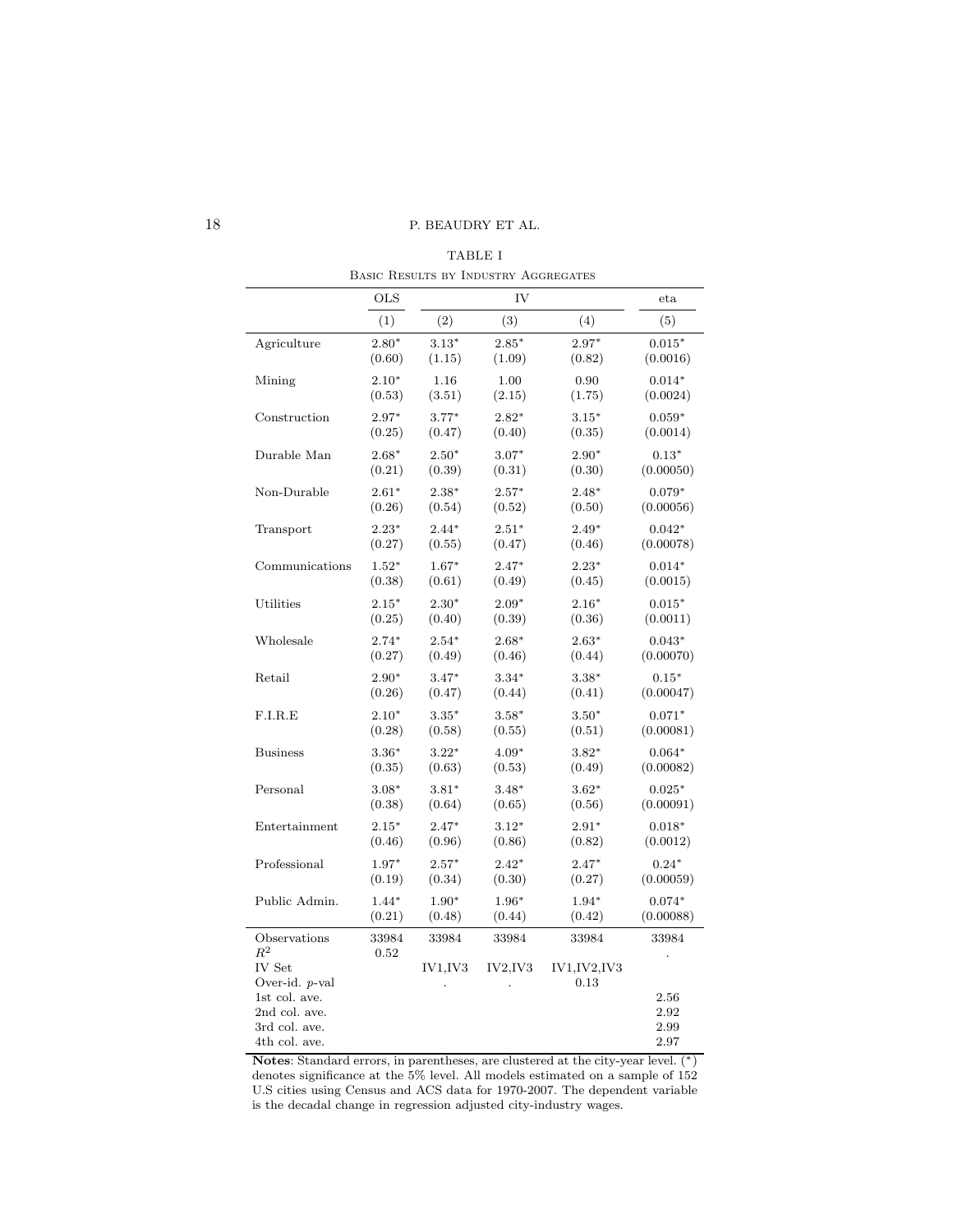| SUPPLEMENTARY MATERIAL: DOES INDUSTRIAL COMPOSITION MATTER? 19 |  |
|----------------------------------------------------------------|--|
|----------------------------------------------------------------|--|

<span id="page-18-0"></span>

|                                | <b>OLS</b> |          | IV       |               | $\delta_i$  | $\eta_i$     |
|--------------------------------|------------|----------|----------|---------------|-------------|--------------|
|                                | (1)        | (2)      | (3)      | (4)           | (5)         | (6)          |
| Agriculture                    | $3.01*$    | $2.71*$  | $2.75*$  | $2.73*$       | $0.18*$     | $0.015*$     |
|                                | (0.58)     | (1.14)   | (1.04)   | (0.87)        | $(5.3e-19)$ | (0.0016)     |
| Mining                         | $1.87*$    | 2.44     | 1.64     | 0.84          | $0.11*$     | $0.014*$     |
|                                | (0.54)     | (4.28)   | (2.38)   | (1.61)        | $(7.9e-19)$ | (0.0024)     |
| Construction                   | $3.02*$    | $3.46*$  | $2.91*$  | $3.21*$       | $0.17*$     | $0.059*$     |
|                                | (0.24)     | (0.39)   | (0.48)   | (0.36)        | $(4.9e-19)$ | (0.0014)     |
| Durable Man                    | $2.70*$    | $2.17*$  | $3.19*$  | $2.71*$       | $0.11*$     | $0.13*$      |
|                                | (0.22)     | (0.39)   | (0.37)   | (0.34)        | $(1.7e-19)$ | (0.00050)    |
| Non-Durable                    | $2.63*$    | $1.97*$  | $2.33*$  | $1.95*$       | $0.12*$     | $0.079*$     |
|                                | (0.26)     | (0.60)   | (0.68)   | (0.67)        | $(1.9e-19)$ | (0.00056)    |
| Transport                      | $2.27*$    | $2.28*$  | $2.58*$  | $2.43*$       | $0.14*$     | $0.042*$     |
|                                | (0.28)     | (0.53)   | (0.57)   | (0.51)        | $(2.6e-19)$ | (0.00078)    |
| Communications                 | $1.53*$    | $1.55*$  | $2.69*$  | $2.16*$       | $0.089*$    | $0.014*$     |
|                                | (0.36)     | (0.56)   | (0.52)   | (0.46)        | $(5.2e-19)$ | (0.0015)     |
| Utilities                      | $2.18*$    | $2.20*$  | $2.12*$  | $2.16*$       | $0.080*$    | $0.015*$     |
|                                | (0.27)     | (0.41)   | (0.44)   | (0.40)        | $(3.7e-19)$ | (0.0011)     |
| Wholesale                      | $2.72*$    | $2.33*$  | $2.74*$  | $2.50*$       | $0.15*$     | $0.043*$     |
|                                | (0.28)     | (0.48)   | (0.54)   | (0.47)        | $(2.3e-19)$ | (0.00070)    |
| Retail                         | $3.01*$    | $3.30*$  | $3.55*$  | $3.42*$       | $0.22*$     | $0.15*$      |
|                                | (0.25)     | (0.42)   | (0.51)   | (0.43)        | $(1.6e-19)$ | (0.00047)    |
| F.I.R.E                        | $2.06*$    | $3.15*$  | $4.11*$  | $3.63*$       | $0.16*$     | $0.071*$     |
|                                | (0.30)     | (0.60)   | (0.63)   | (0.56)        | $(2.7e-19)$ | (0.00081)    |
| <b>Business</b>                | $3.51*$    | $3.15*$  | $4.10*$  | $3.69*$       | $0.24*$     | $0.064*$     |
|                                | (0.34)     | (0.58)   | (0.58)   | (0.54)        | $(2.8e-19)$ | (0.00082)    |
| Personal                       | $3.13*$    | $3.52*$  | $3.64*$  | $3.56*$       | $0.23*$     | $0.025*$     |
|                                | (0.37)     | (0.60)   | (0.78)   | (0.59)        | $(3.1e-19)$ | (0.00091)    |
| Entertainment                  | $2.16*$    | $2.92*$  | $3.00*$  | $2.96*$       | $0.22*$     | $0.018*$     |
|                                | (0.48)     | (0.90)   | (1.01)   | (0.91)        | $(4.0e-19)$ | (0.0012)     |
| Professional                   | $2.02*$    | $2.52*$  | $2.55*$  | $2.53*$       | $0.14*$     | $0.24*$      |
|                                | (0.18)     | (0.29)   | (0.32)   | (0.27)        | $(2.0e-19)$ | (0.00059)    |
| Public Admin.                  | $1.41*$    | $1.87*$  | $2.30*$  | $2.06*$       | $0.097*$    | $0.074*$     |
|                                | (0.21)     | (0.47)   | (0.50)   | (0.44)        | $(3.0e-19)$ | (0.00088)    |
| Observations                   | 33984      | 33984    | 33984    | 33984         | 33984       | 33984        |
| $R^2$<br>IV Set                | 0.52       | IV1, IV3 | IV2, IV3 | IV1, IV2, IV3 |             |              |
| Over-id. p-val                 |            |          |          | 0.017         |             |              |
| 1st col. ave.<br>2nd col. ave. |            |          |          |               |             | 2.60<br>2.77 |
| 3rd col. ave.                  |            |          |          |               |             | 3.14         |
| 4th col. ave.                  |            |          |          |               |             | 2.93         |

TABLE II ALLOWING  $\delta$  to vary by industry

Notes: Standard errors, in parentheses, are clustered at the city-year level. (∗) denotes significance at the 5% level. All models estimated on a sample of 152 U.S cities using Census and ACS data for 1970-2007. The dependent variable is the decadal change in regression adjusted city-industry wages.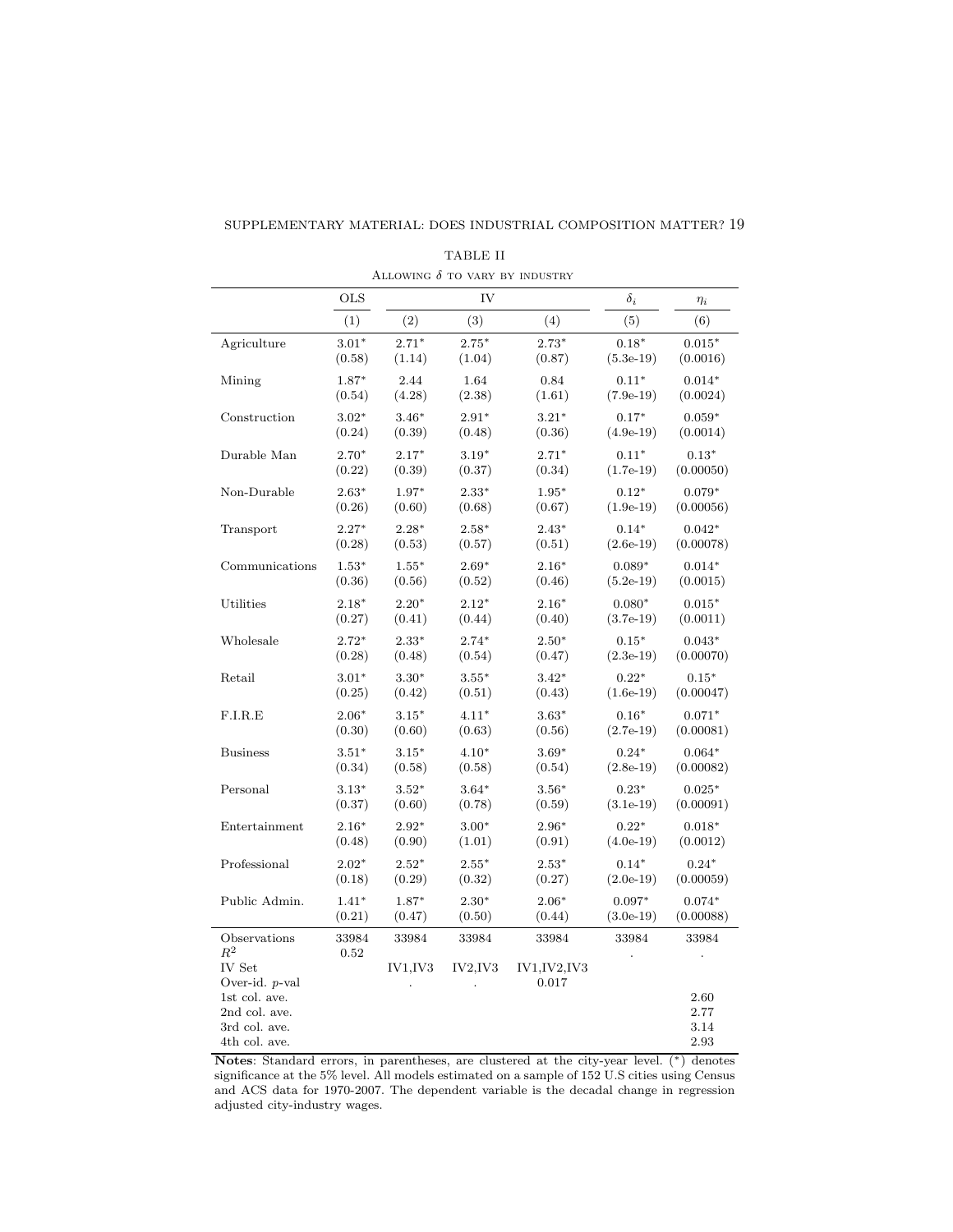TABLE III Robustness: Allowing the Returns to Education to vary by Industry

<span id="page-19-0"></span>

|                                                |                    | <b>OLS</b>         |                   |                   | IV                |                   |
|------------------------------------------------|--------------------|--------------------|-------------------|-------------------|-------------------|-------------------|
|                                                | (1)                | (2)                | (3)               | (4)               | (5)               | (6)               |
| $\Delta R_{ct}$                                | $2.25*$<br>(0.17)  |                    |                   | $2.75*$<br>(0.35) | $2.65*$<br>(0.29) | $2.68*$<br>(0.28) |
| $\sum_{i} \nu_{it-1}(\eta_{ict}-\eta_{ict-1})$ |                    | $1.94*$<br>(0.19)  | $2.79*$<br>(0.41) |                   |                   |                   |
| $\sum_{i} \eta_{ict}(\nu_{it} - \nu_{it-1})$   |                    | $2.70*$<br>(0.37)  | $2.57*$<br>(0.37) |                   |                   |                   |
| $\Delta ER_{ct}$                               | $0.38*$<br>(0.079) | $0.43*$<br>(0.078) | 0.62<br>(0.47)    | 0.64<br>(0.46)    | 0.74<br>(0.48)    | 0.70<br>(0.45)    |
| Year $\times$ Ind.                             | Yes                | Yes                | Yes               | Yes               | Yes               | Yes               |
| Observations<br>$R^2$                          | 33984<br>0.52      | 33984<br>0.52      | 33984             | 33984             | 33984             | 33984             |
| Instrument Set<br>F-Stats:                     |                    |                    | IV1, IV2, IV3     | IV1,IV3           | IV2, IV3          | IV1, IV2, IV3     |
| $\Delta R_{ct}^{W}$                            |                    |                    | 73.94             |                   |                   |                   |
| $\Delta R_{ct}^{\overleftrightarrow{B}}$       |                    |                    | 638.04            |                   |                   |                   |
| $\Delta R_{ct}$                                |                    |                    |                   | 65.74             | 170.47            | 231.55            |
| $\Delta ER_{ct}$                               |                    |                    | 9.73              | 9.92              | 14.06             | 9.73              |
| $AP$ <i>p</i> -val:                            |                    |                    |                   |                   |                   |                   |
| $\Delta R_{ct}^{W}$                            |                    |                    | 0.00              |                   |                   |                   |
| $\Delta R_{ct}^{B}$                            |                    |                    | 0.00              |                   |                   |                   |
| $\Delta R_{ct}$<br>$\Delta ER_{ct}$            |                    |                    |                   | 0.00              | 0.00              | 0.00              |
|                                                |                    |                    | 0.00              | 0.00              | 0.00              | 0.00              |
| Over-id. $p$ -val                              |                    |                    | $\bullet$         |                   | $\bullet$         | 0.70              |

Notes: Standard errors, in parentheses, are clustered at the city-year level. (\*) denotes significance at the 5% level. All models esti on a sample of 152 U.S cities using Census and ACS data for 1970-2007. The dependent variable is the decadal change in regr adjusted city-industry wages.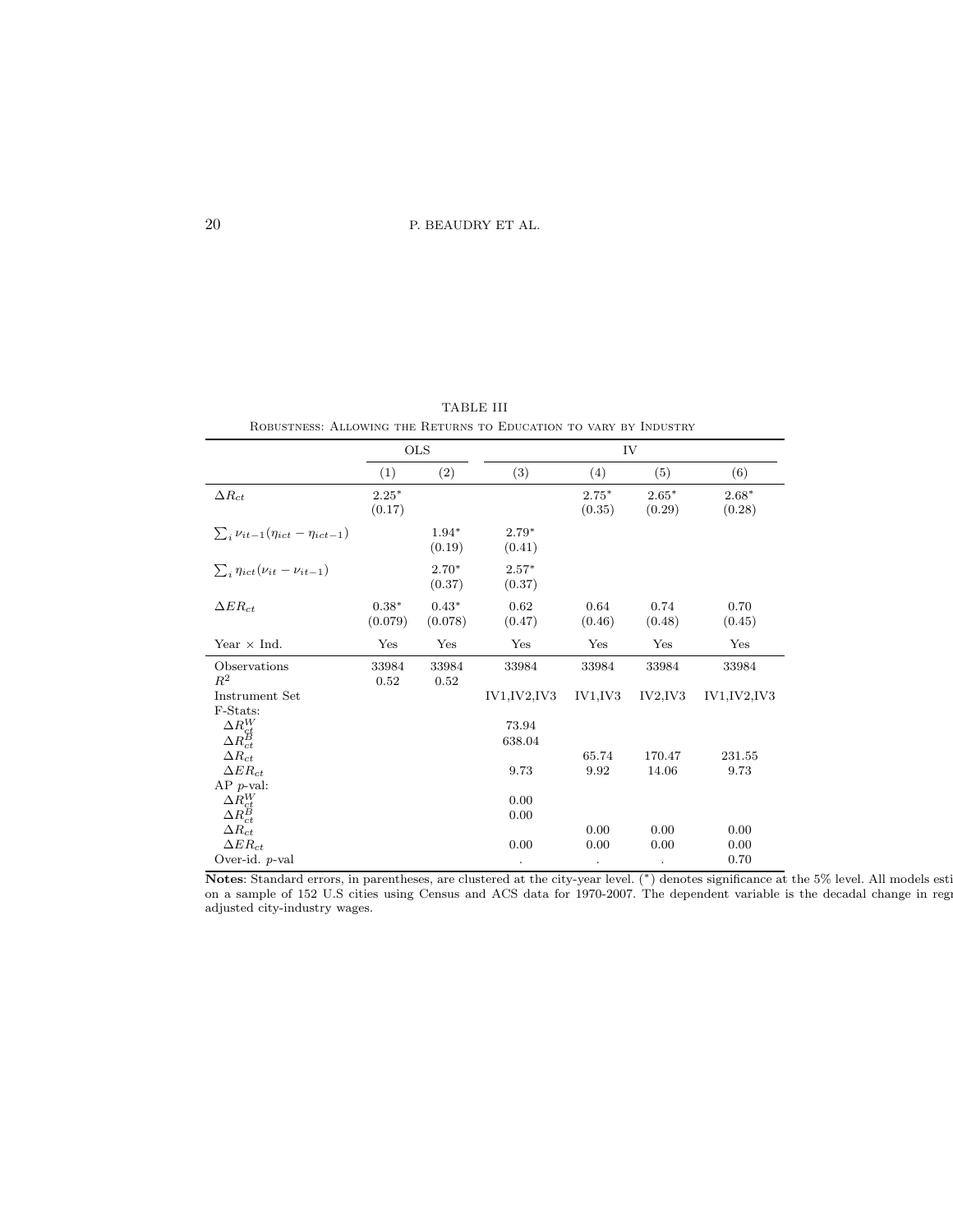<span id="page-20-0"></span>

| at the city-year level. (*) denotes significance at the 5% level. All models estimated on a sample of 152 U.S cities using variable is the decadal change in regression adjusted city-industry wages.<br>33984<br>71.16<br>167.5<br>(0.80)<br>$\frac{0.62}{(0.43)}$<br>$2.79*$<br>113.4<br>8.26<br>${\rm Yes}$<br>$\widehat{\circ}$<br>$-0.086$<br>$(0.99)$<br>33984<br>167.2<br>$\frac{2.87^*}{(0.53)}$<br>$\begin{array}{c} 0.63 \\ 0.43 \end{array}$<br>88.6<br>Yes<br>8.31<br>(7)<br>$\geq$<br>$171.0$<br>$51.4$<br>33984<br>$2.98^*$<br>(0.43)<br>(0.62)<br>(1.40)<br>75.6<br>Yes<br>$\widehat{6}$<br>33984<br>$\begin{array}{c} 0.63 \\ 0.44) \end{array}$<br>222.8<br>$\frac{2.91^*}{(0.31)}$<br>${\rm Yes}$<br>$11.0\,$<br>$\widetilde{5}$<br>$\frac{0.43^*}{(0.078)}$<br>33984<br>$(0.90)$<br>$2.96^*$<br>(0.74)<br>$0.65\,$<br>${\rm Yes}$<br>0.51<br>$\widehat{E}$<br>$(0.43^*$<br>(0.078)<br>33984<br>$2.76^{*}$<br>(0.49)<br>(0.50)<br>${\rm Yes}$<br>0.51<br>$\widehat{S}$<br><b>OLS</b><br>$(0.43^*$<br>(0.078)<br>33984<br>(0.67) |               |                         |  |  |  |
|---------------------------------------------------------------------------------------------------------------------------------------------------------------------------------------------------------------------------------------------------------------------------------------------------------------------------------------------------------------------------------------------------------------------------------------------------------------------------------------------------------------------------------------------------------------------------------------------------------------------------------------------------------------------------------------------------------------------------------------------------------------------------------------------------------------------------------------------------------------------------------------------------------------------------------------------------------------------------------------------------------------------------------------------------|---------------|-------------------------|--|--|--|
|                                                                                                                                                                                                                                                                                                                                                                                                                                                                                                                                                                                                                                                                                                                                                                                                                                                                                                                                                                                                                                                   |               |                         |  |  |  |
|                                                                                                                                                                                                                                                                                                                                                                                                                                                                                                                                                                                                                                                                                                                                                                                                                                                                                                                                                                                                                                                   | $\widehat{c}$ |                         |  |  |  |
|                                                                                                                                                                                                                                                                                                                                                                                                                                                                                                                                                                                                                                                                                                                                                                                                                                                                                                                                                                                                                                                   |               | $\frac{2.82^*}{(0.35)}$ |  |  |  |
|                                                                                                                                                                                                                                                                                                                                                                                                                                                                                                                                                                                                                                                                                                                                                                                                                                                                                                                                                                                                                                                   | $0.94\,$      |                         |  |  |  |
|                                                                                                                                                                                                                                                                                                                                                                                                                                                                                                                                                                                                                                                                                                                                                                                                                                                                                                                                                                                                                                                   |               |                         |  |  |  |
|                                                                                                                                                                                                                                                                                                                                                                                                                                                                                                                                                                                                                                                                                                                                                                                                                                                                                                                                                                                                                                                   |               |                         |  |  |  |
|                                                                                                                                                                                                                                                                                                                                                                                                                                                                                                                                                                                                                                                                                                                                                                                                                                                                                                                                                                                                                                                   |               |                         |  |  |  |
|                                                                                                                                                                                                                                                                                                                                                                                                                                                                                                                                                                                                                                                                                                                                                                                                                                                                                                                                                                                                                                                   | ${\rm Yes}$   |                         |  |  |  |
|                                                                                                                                                                                                                                                                                                                                                                                                                                                                                                                                                                                                                                                                                                                                                                                                                                                                                                                                                                                                                                                   | 0.51          |                         |  |  |  |
|                                                                                                                                                                                                                                                                                                                                                                                                                                                                                                                                                                                                                                                                                                                                                                                                                                                                                                                                                                                                                                                   |               |                         |  |  |  |
|                                                                                                                                                                                                                                                                                                                                                                                                                                                                                                                                                                                                                                                                                                                                                                                                                                                                                                                                                                                                                                                   |               |                         |  |  |  |
|                                                                                                                                                                                                                                                                                                                                                                                                                                                                                                                                                                                                                                                                                                                                                                                                                                                                                                                                                                                                                                                   |               |                         |  |  |  |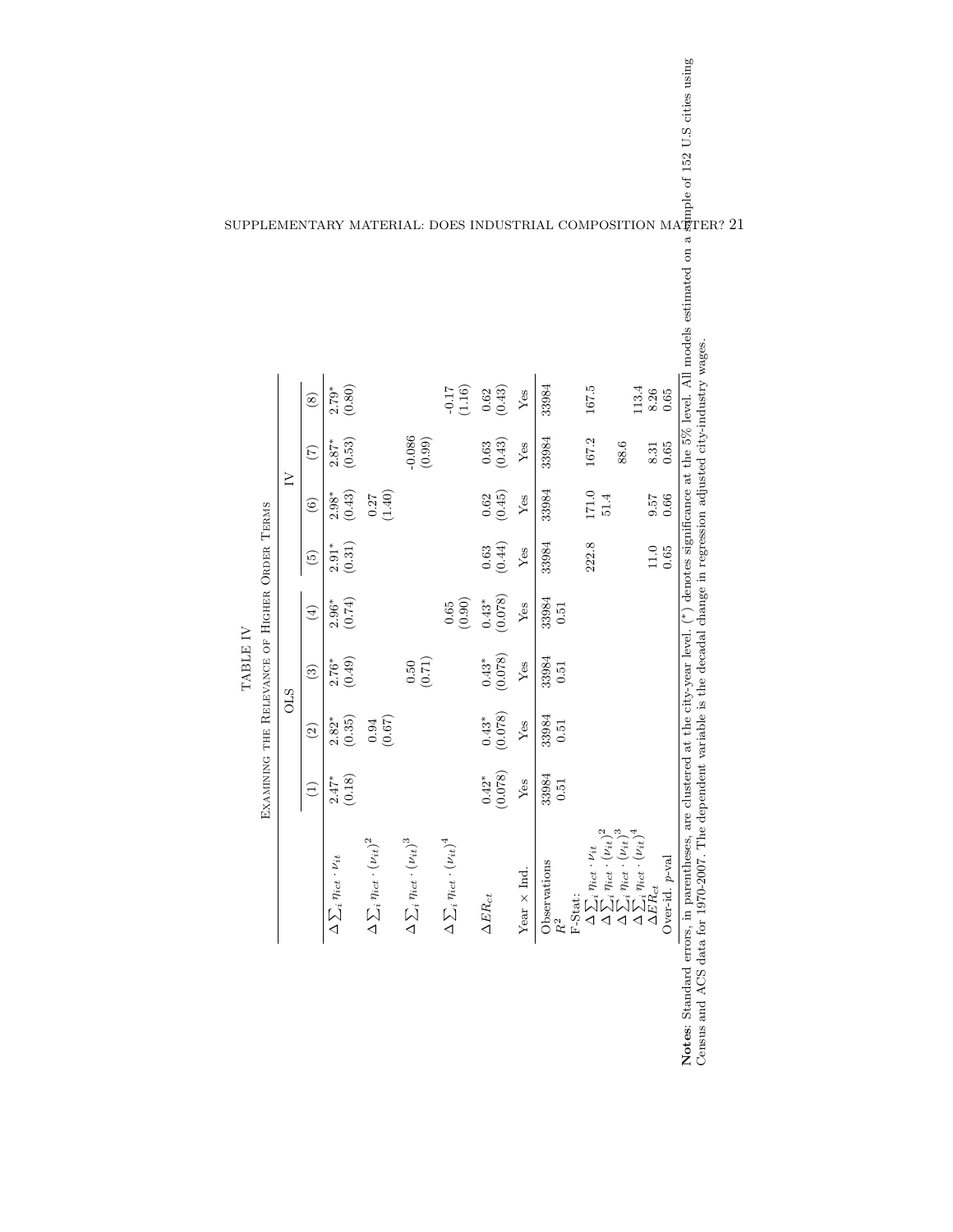TABLE V

<span id="page-21-0"></span>Proportionate Differences Between Estimated and Mean Rent Effects for Various Parameter Values  $\frac{1}{2}$ 

| δ    | $\sigma$ | $\rho$ | к   | θ  | Difference |  |  |  |  |  |
|------|----------|--------|-----|----|------------|--|--|--|--|--|
| 0.15 | 0.50     | 0.05   | 1.0 | 20 | 0.0028     |  |  |  |  |  |
| 0.05 | 0.50     | 0.05   | 1.0 | 20 | 0.32       |  |  |  |  |  |
| 0.25 | 0.50     | 0.05   | 1.0 | 20 | 0.020      |  |  |  |  |  |
| 0.15 | 0.25     | 0.05   | 1.0 | 20 | 0.30       |  |  |  |  |  |
| 0.15 | 0.75     | 0.05   | 1.0 | 20 | $-1.15$    |  |  |  |  |  |
| 0.15 | 0.50     | 0.03   | 1.0 | 20 | 0.017      |  |  |  |  |  |
| 0.15 | 0.50     | 0.07   | 1.0 | 20 | 0.0039     |  |  |  |  |  |
| 0.15 | 0.50     | 0.05   | 0.5 | 20 | $-0.019$   |  |  |  |  |  |
| 0.15 | 0.50     | 0.05   | 1.5 | 20 | 0.0090     |  |  |  |  |  |
| 0.15 | 0.50     | 0.05   | 1.0 | 1  | $-0.93$    |  |  |  |  |  |
| 0.15 | 0.50     | 0.05   | 1.0 | 10 | $-0.033$   |  |  |  |  |  |
| 0.15 | 0.50     | 0.05   | 1.0 | 40 | 0.020      |  |  |  |  |  |
|      |          |        |     |    |            |  |  |  |  |  |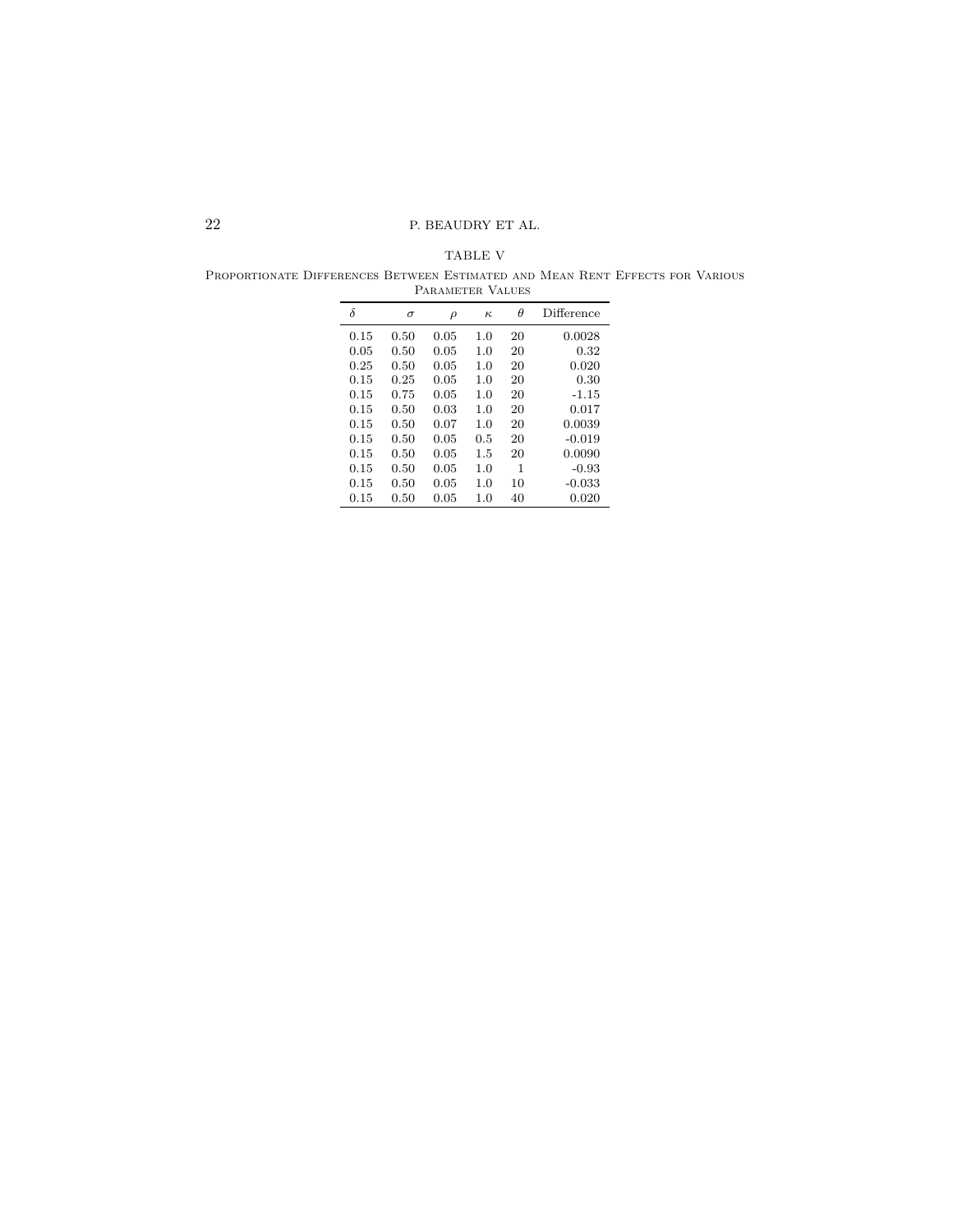<span id="page-22-0"></span>

|                     |                   | BASIC RESULTS BY TIME PERIOD |                    |                   |                    |                   |
|---------------------|-------------------|------------------------------|--------------------|-------------------|--------------------|-------------------|
|                     |                   | 1970-1990                    |                    | 1980-2000         |                    | 1990-2007         |
|                     | (1)               | $\left( 2\right)$            | (3)                | (4)               | (5)                | (6)               |
| $\Delta R_{ct}$     | $2.67*$<br>(0.23) | $3.26*$<br>(0.39)            | $2.63*$<br>(0.20)  | $2.94*$<br>(0.41) | $2.73*$<br>(0.24)  | $2.98*$<br>(0.43) |
| $\Delta ER_{ct}$    | $0.46*$<br>(0.15) | 1.08<br>(0.58)               | $0.41*$<br>(0.096) | 0.73<br>(0.55)    | $0.34*$<br>(0.088) | $-2.19$<br>(1.87) |
| Observations        | 17110             | 17110                        | 28109              | 28109             | 27763              | 27763             |
| $R^2$               | 0.35              |                              | 0.57               |                   | 0.46               |                   |
| Instrument Set      |                   | IV1, IV2, IV3                |                    | IV1, IV2, IV3     |                    | IV1, IV2, IV3     |
| F-Stats:            |                   |                              |                    |                   |                    |                   |
| $\Delta R_{ct}$     |                   | 192.3                        |                    | 213.0             |                    | 235.8             |
| $\Delta ER_{ct}$    |                   | 10.7                         |                    | 14.2              |                    | 1.19              |
| $AP$ <i>p</i> -val: |                   |                              |                    |                   |                    |                   |
| $\Delta R_{ct}$     |                   | $\mathbf{0}$                 |                    | $\boldsymbol{0}$  |                    | $\theta$          |
| $\Delta ER_{ct}$    |                   | $\overline{0}$               |                    | $\boldsymbol{0}$  |                    | 0.17              |
| Over-id. $p$ -val   |                   | 0.33                         |                    | 0.74              |                    | 0.071             |

TABLE VI

Notes: Standard errors, in parentheses, are clustered at the city-year level. (∗) denotes significance at the 5% level. All models estimated on a sample of 152 U.S cities using Census and ACS data by indicated time period. The dependent variable is the decadal change in regression adjusted city-industry wages.

<span id="page-22-1"></span>

|                     |                  | DAMO RESOLIS DI DEOADE, IVIO-2001 |         |                |         |               |         |                |
|---------------------|------------------|-----------------------------------|---------|----------------|---------|---------------|---------|----------------|
|                     |                  | 1970-1980                         |         | 1980-1990      |         | 1990-2000     |         | 2000-2007      |
|                     | $\left(1\right)$ | $\left( 2\right)$                 | (3)     | (4)            | (5)     | (6)           | (7)     | (8)            |
| $\Delta R_{ct}$     | $2.03*$          | $2.81*$                           | $3.26*$ | $3.17*$        | $2.33*$ | $-1.37$       | $1.38*$ | $2.26*$        |
|                     | (0.25)           | (0.39)                            | (0.37)  | (0.71)         | (0.40)  | (2.31)        | (0.41)  | (0.92)         |
| $\Delta ER_{ct}$    | $0.63*$          | $1.55*$                           | 0.18    | $-4.31$        | $0.35*$ | $-0.058$      | $0.53*$ | 0.52           |
|                     | (0.15)           | (0.34)                            | (0.25)  | (6.61)         | (0.11)  | (0.82)        | (0.15)  | (0.61)         |
| Observations        | 6221             | 6221                              | 10889   | 10889          | 10999   | 10999         | 5875    | 5875           |
| $R^2$               | 0.34             |                                   | 0.29    |                | 0.16    |               | 0.21    |                |
| Instrument Set      |                  | IV1, IV2, IV3                     |         | IV1, IV2, IV3  |         | IV1, IV2, IV3 |         | IV1, IV2, IV3  |
| F-Stats:            |                  |                                   |         |                |         |               |         |                |
| $\Delta R_{ct}$     |                  | 87.9                              |         | 196.5          |         | 10.3          |         | 64.8           |
| $\Delta ER_{ct}$    |                  | 15.8                              |         | 0.40           |         | 9.31          |         | 9.35           |
| $AP$ <i>p</i> -val: |                  |                                   |         |                |         |               |         |                |
| $\Delta R_{ct}$     |                  | $\boldsymbol{0}$                  |         | $\overline{0}$ |         | 0.012         |         | $\overline{0}$ |
| $\Delta ER_{ct}$    |                  | $\overline{0}$                    |         | 0.69           |         | 0.044         |         | 0.0079         |
| Over-id. $p$ -val   |                  | 0.80                              |         | 0.072          |         | 0.079         |         | 0.014          |

TABLE VII BASIC RESULTS BY DECADE: 1970-2007

Notes: Standard errors are in parentheses. (\*) denotes significance at the 5% level. All models estimated on a sample of 152 U using Census and ACS data by decade. The dependent variable is the decadal change in regression adjusted city-industry wages.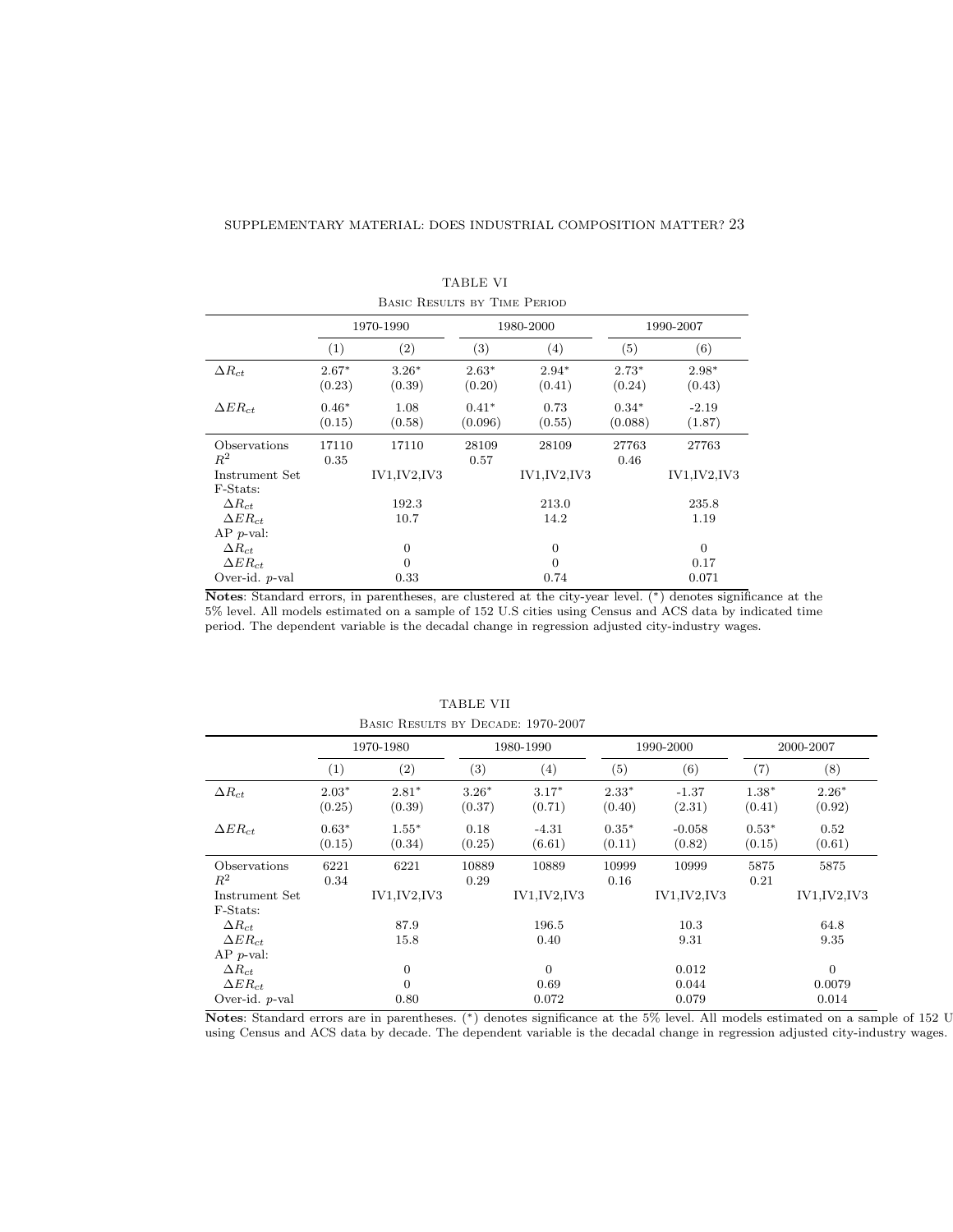<span id="page-23-0"></span>

|                                                            |                    |                    | DASIC RESULTS. WITHOUT DEEDCTION COMMECTION |                   |                   |                      |
|------------------------------------------------------------|--------------------|--------------------|---------------------------------------------|-------------------|-------------------|----------------------|
|                                                            |                    | <b>OLS</b>         |                                             |                   | IV                |                      |
|                                                            | (1)                | (2)                | (3)                                         | (4)               | (5)               | (6)                  |
| $\Delta R_{ct}$                                            | $2.45*$<br>(0.18)  |                    |                                             | $2.80*$<br>(0.34) | $2.87*$<br>(0.30) | $2.85*$<br>(0.29)    |
| $\Delta R_{ct}^{W}$                                        |                    | $2.10*$<br>(0.20)  | $2.77*$<br>(0.40)                           |                   |                   |                      |
| $\Delta R_{ct}^{B}$                                        |                    | $2.94*$<br>(0.40)  | $2.93*$<br>(0.42)                           |                   |                   |                      |
| $\Delta ER_{ct}$                                           | $0.43*$<br>(0.076) | $0.48*$<br>(0.075) | 0.70<br>(0.44)                              | 0.68<br>(0.42)    | 0.61<br>(0.45)    | 0.64<br>(0.42)       |
| Year $\times$ Ind.                                         | Yes                | Yes                | Yes                                         | Yes               | Yes               | Yes                  |
| Observations<br>$R^2$                                      | 34375<br>0.49      | 34375<br>0.49      | 34375                                       | 34375             | 34375             | 34375                |
| Instrument Set                                             |                    |                    | IV1, IV2, IV3                               | IV1, IV3          | IV2, IV3          | IV1, IV2, IV3        |
| F-Stats:<br>$\Delta R_{ct}^{W}$<br>$\Delta R_{ct}^{B}$     |                    |                    | 82.63<br>588.97                             |                   |                   |                      |
| $\Delta R_{ct}$<br>$\Delta ER_{ct}$<br>$AP$ <i>p</i> -val: |                    |                    | 11.22                                       | 70.56<br>10.70    | 160.74<br>16.12   | 224.38<br>11.22      |
| $\Delta R_{ct}^{W} \ \Delta R_{ct}^{B}$                    |                    |                    | 0.00<br>0.00                                |                   |                   |                      |
| $\Delta R_{ct}$<br>$\Delta ER_{ct}$<br>Over-id. $p$ -val   |                    |                    | 0.00                                        | 0.00<br>0.00      | 0.00<br>0.00      | 0.00<br>0.00<br>0.79 |
|                                                            |                    |                    | $\bullet$                                   |                   | $\bullet$         |                      |

TABLE VIII Basic Results: Without Selection Correction

Notes: Standard errors, in parentheses, are clustered at the city-year level. (∗) denotes significance at the 5% level. All models estimated on a sample of 152 U.S cities using Census and ACS data for 1970-2007. The dependent variable is the decadal change in regression adjusted city-industry wages.

<span id="page-23-1"></span>

|                       |                        |                         | TABLE IX                          |                         |                        |                         |
|-----------------------|------------------------|-------------------------|-----------------------------------|-------------------------|------------------------|-------------------------|
|                       |                        |                         | <b>BASIC RESULTS: FIRST STAGE</b> |                         |                        |                         |
|                       |                        | Col4                    | Col5                              |                         |                        | Col6                    |
|                       | (1)<br>$\Delta R_{ct}$ | (2)<br>$\Delta ER_{ct}$ | (3)<br>$\Delta R_{ct}$            | (4)<br>$\Delta ER_{ct}$ | (5)<br>$\Delta R_{ct}$ | (6)<br>$\Delta ER_{ct}$ |
| IV1                   | $1.376*$<br>(0.118)    | $-0.678*$<br>(0.238)    |                                   |                         | $1.042*$<br>(0.0946)   | $-0.528*$<br>(0.237)    |
| IV2                   |                        |                         | $1.137*$<br>(0.0721)              | $-0.516*$<br>(0.161)    | $0.998*$<br>(0.0685)   | $-0.445*$<br>(0.164)    |
| IV3                   | $-0.0332$<br>(0.0196)  | $0.160*$<br>(0.0350)    | $0.0810*$<br>(0.01000)            | $0.103*$<br>(0.0233)    | $-0.0114$<br>(0.0115)  | $0.150*$<br>(0.0336)    |
| Observations<br>$R^2$ | 33984                  | 33984                   | 33984                             | 33984                   | 33984                  | 33984                   |

Standard errors in parentheses

Table for First Stage

<sup>∗</sup> p < 0.05